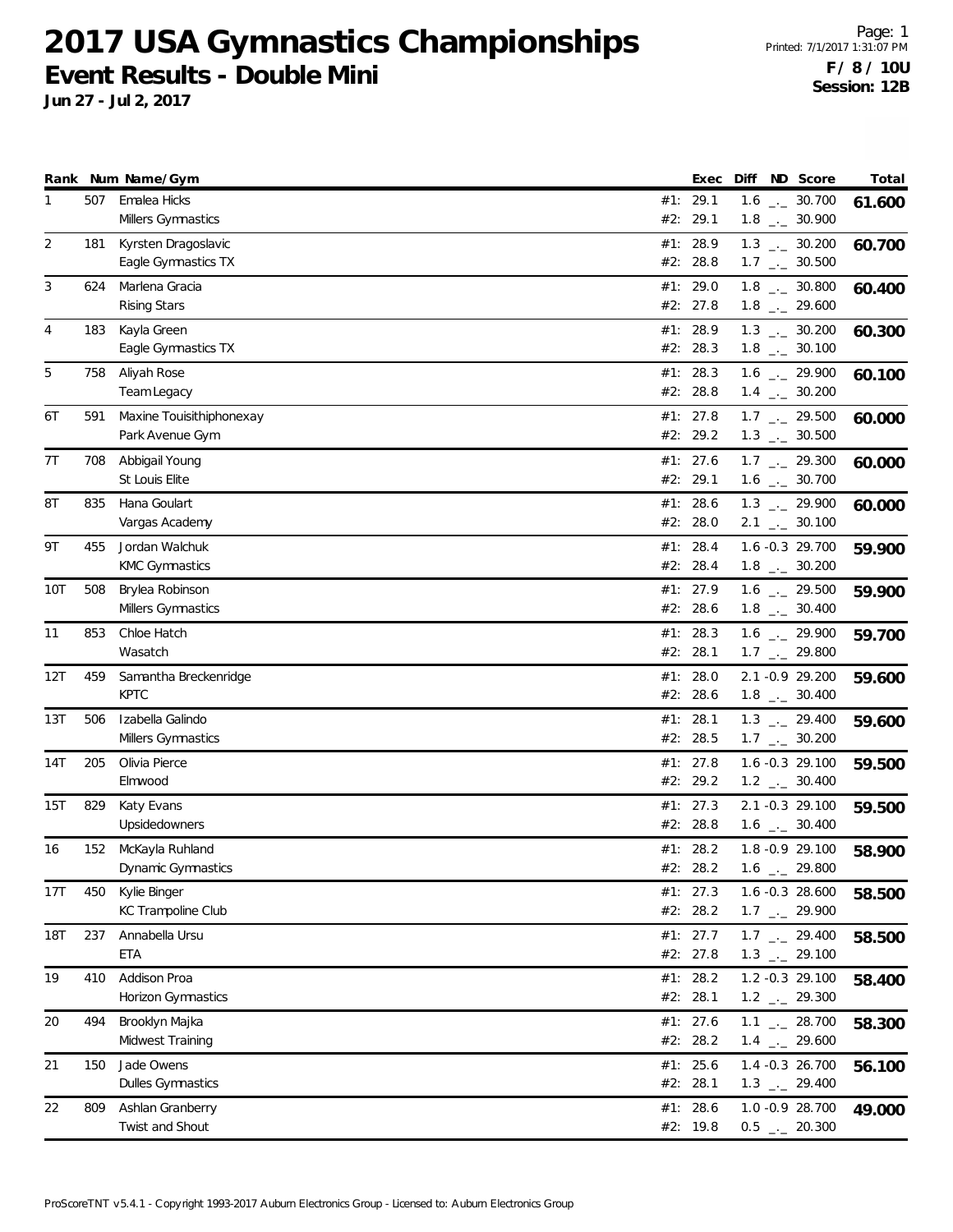**Jun 27 - Jul 2, 2017**

|     |     | Rank Num Name/Gym                            |     | Exec                 | Diff<br>ND Score                                             | Total  |
|-----|-----|----------------------------------------------|-----|----------------------|--------------------------------------------------------------|--------|
|     | 391 | <b>Preston Dukes</b><br><b>High Altitude</b> | #1: | 28.2<br>#2: 27.8     | $1.3$ $_{\leftarrow}$ 29.500<br>$1.7$ $_{\leftarrow}$ 29.500 | 59.000 |
| 2T  | 794 | Nicholas Kosarikov<br>Tornado Sport Club     |     | #1: 29.0<br>#2: 27.8 | $1.3$ _._ 30.300<br>1.7 -0.9 28.600                          | 58.900 |
| 3T  | 407 | Nicholas Deacetis<br>Horizon Gymnastics      |     | #1: 28.9<br>#2: 27.6 | $1.7$ $_{\leftarrow}$ 30.600<br>1.6 -0.9 28.300              | 58.900 |
| 4   | 398 | Nate Erkert<br><b>High Energy</b>            |     | #1: 27.9<br>#2: 27.6 | $1.6$ $_{\sim}$ 29.500<br>$1.7$ $_{\leftarrow}$ 29.300       | 58.800 |
| 5   | 340 | Aaron Edelman<br>Gymnastics Du Sol           |     | #1: 28.0<br>#2: 28.3 | 1.7 -0.9 28.800<br>$1.6$ $_{\leftarrow}$ 29.900              | 58.700 |
| 6T  | 730 | Cade Cina<br>T&T Express                     |     | #1: 27.8<br>#2: 27.9 | $1.3$ $_{\leftarrow}$ 29.100<br>$1.4$ $_{\leftarrow}$ 29.300 | 58.400 |
| 7T  | 502 | Aiden Shackleton<br>Midwest Training         |     | #1: 27.7<br>#2: 27.7 | $1.3$ $_{\leftarrow}$ 29.000<br>$1.7$ $_{\leftarrow}$ 29.400 | 58.400 |
| 8   | 797 | Samuel Sheyman<br>Tornado Sport Club         |     | #1: 27.7<br>#2: 28.3 | $1.3$ $_{\leftarrow}$ 29.000<br>1.7 - 0.9 29.100             | 58.100 |
| 9T  | 231 | Alexander Rozenshteyn<br>ETA                 |     | #1: 27.5<br>#2: 28.6 | $1.7 - 1.2$ 28.000<br>$1.3$ $_{\leftarrow}$ 29.900           | 57.900 |
| 10T | 499 | Kanye Rodgers<br>Midwest Training            |     | #1: 27.9<br>#2: 26.9 | $1.3$ $_{\leftarrow}$ 29.200<br>$1.8$ $_{\leftarrow}$ 28.700 | 57.900 |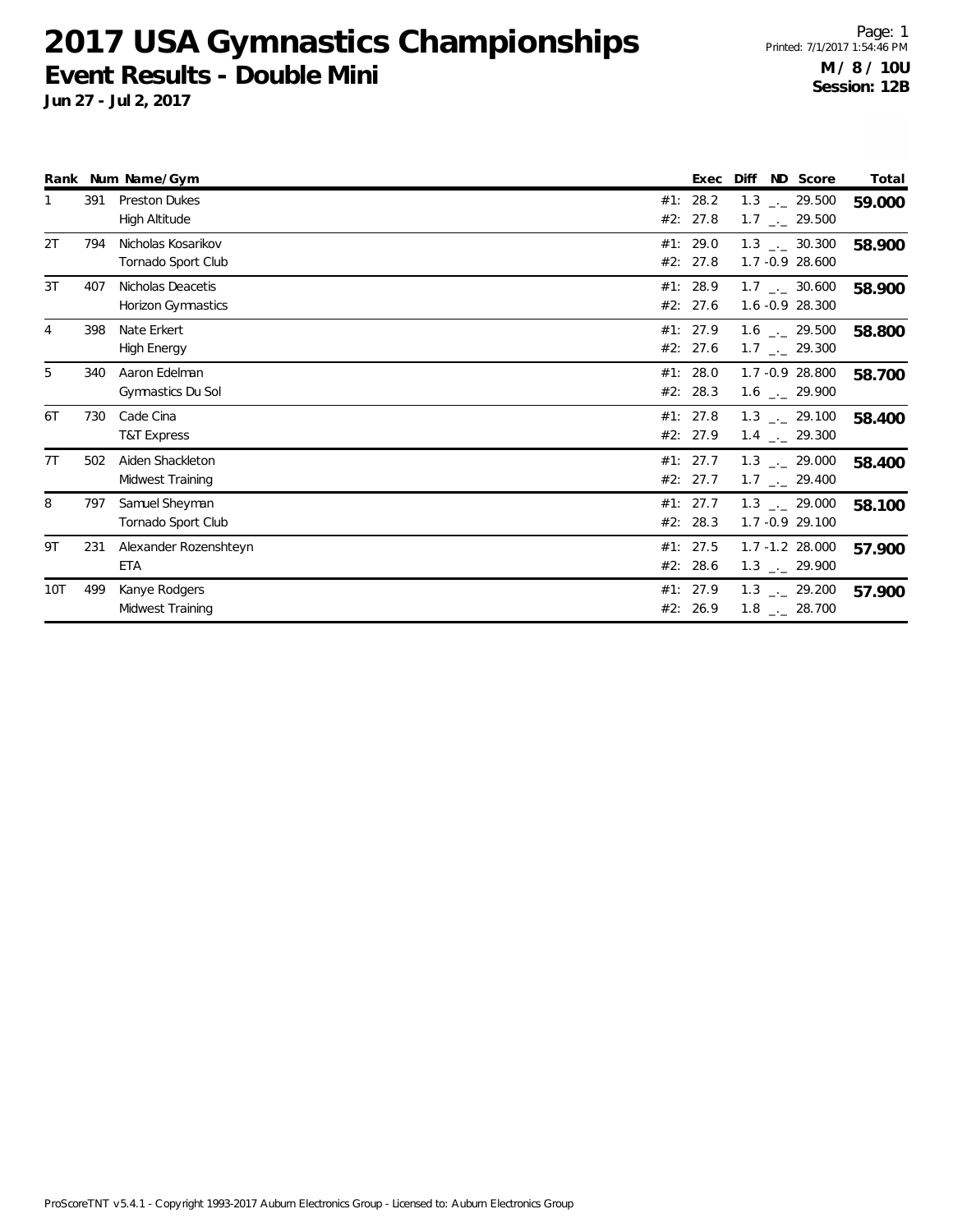**Jun 27 - Jul 2, 2017**

|     |     | Rank Num Name/Gym                                   |     | Exec                   | Diff | ND Score                                                     | Total  |
|-----|-----|-----------------------------------------------------|-----|------------------------|------|--------------------------------------------------------------|--------|
| 1   | 585 | Emma Touhey<br>Ohio Sports Academy                  | #2: | #1: 29.2<br>28.7       |      | $1.6$ $_{\leftarrow}$ 30.800<br>$1.7$ $_{\leftarrow}$ 30.400 | 61.200 |
| 2   | 755 | Eva Lopez<br>Team Legacy (Coach Patty Gymnastics)   |     | #1: 29.3<br>#2: 28.7   |      | $1.3$ $_{\leftarrow}$ 30.600<br>$1.7$ $_{\leftarrow}$ 30.400 | 61.000 |
| 3   | 462 | Macee Rodman<br>Kris Power Tumbling                 |     | #1: 28.4<br>#2: 28.2   |      | $2.1$ $_{-}$ 30.500<br>$2.1$ $_{\leftarrow}$ 30.300          | 60.800 |
| 4T  | 466 | Adison Savage<br>Legacy Elite Athletics             |     | #1: 28.7<br>#2: 29.0   |      | $1.7$ $_{\leftarrow}$ 30.400<br>$1.3$ $_{\leftarrow}$ 30.300 | 60.700 |
| 5T  | 401 | Kaislyn Jensen<br>High Point                        |     | #1: 28.8<br>#2: 28.5   |      | $1.6$ _ $-30.400$<br>$1.8$ $_{\leftarrow}$ 30.300            | 60.700 |
| 6T  | 879 | Karen Maceranka<br>World Elite                      |     | #1: 29.1<br>#2: 28.5   |      | $1.3$ $_{\leftarrow}$ 30.400<br>$1.7$ $_{\leftarrow}$ 30.200 | 60.600 |
| 7T  | 37  | Kaitlyn Caswell<br>Air Extreme                      |     | #1: 28.5<br>#2: 28.8   |      | $1.7$ $_{\leftarrow}$ 30.200<br>$1.6$ $_{\leftarrow}$ 30.400 | 60.600 |
| 8T  | 722 | Madison Marshall<br><b>Stick It Gymnastics</b>      |     | #1: 29.1<br>#2: 29.0   |      | 1.6 -0.9 29.800<br>$1.7$ $_{\leftarrow}$ 30.700              | 60.500 |
| 9Τ  | 491 | Georgia Cappas<br>Midwest Training                  |     | #1: 28.6<br>#2: 28.9   |      | $1.3$ $_{-2}$ 29.900<br>$1.7$ $_{\leftarrow}$ 30.600         | 60.500 |
| 10  | 192 | Merit Walker<br>Eagle Gymnastics Academy            |     | #1: 29.0<br>#2: 28.2   |      | $1.3$ $_{\leftarrow}$ 30.300<br>$1.8$ $_{\leftarrow}$ 30.000 | 60.300 |
| 11  | 373 | Samantha Miyashiro<br>Hawaii Trampoline & Tumbling  |     | #1: 28.2<br>#2: 29.2   |      | $1.6$ $_{\leftarrow}$ 29.800<br>$1.2$ $_{\leftarrow}$ 30.400 | 60.200 |
| 12T | 482 | Emily Clifton<br>Manning Gymnastics Centerplex      | #1: | 28.8<br>#2: 28.9       |      | 1.6 -0.9 29.500<br>$1.7$ $_{\leftarrow}$ 30.600              | 60.100 |
| 13T | 645 | Brooke Rydeski<br>Scamps Gymnastics                 |     | #1: 29.1<br>#2: 28.2   |      | $1.6$ _._ 30.700<br>$1.2$ $_{\leftarrow}$ 29.400             | 60.100 |
| 14T | 805 | Ariana Franco<br>Tumble Tech                        |     | #1: 28.7<br>#2: 28.4   |      | $1.6$ $_{\leftarrow}$ 30.300<br>1.7 -0.3 29.800              | 60.100 |
| 15  | 467 | Presley Watzl<br>Legacy Elite Athletics             | #1: | 28.8<br>#2: 28.2       |      | $1.7$ $_{\leftarrow}$ 30.500<br>$1.3$ $_{\leftarrow}$ 29.500 | 60.000 |
| 16T | 321 | Marissa Oubre<br>Victoria Gymagic Inc.              |     | #1: 28.4<br>#2: 28.5   |      | $2.1$ $_{-}$ 30.500<br>1.8 - 0.9 29.400                      | 59.900 |
| 17T | 464 | Natalie Azarov<br>Legacy Elite Athletics            |     | #1: 28.5<br>#2: 28.4   |      | $1.7$ $_{\leftarrow}$ 30.200<br>$1.3$ $_{-}$ 29.700          | 59.900 |
| 18T | 858 | Sage Goldman<br>World Champions Centre              |     | #1: 28.4<br>#2: 28.1   |      | $1.6$ $_{\leftarrow}$ 30.000<br>$1.8$ $_{\leftarrow}$ 29.900 | 59.900 |
| 19T | 13  | Riana Garcia<br>3TI                                 |     | #1: 28.6<br>#2: 28.5   |      | $1.7$ $_{\leftarrow}$ 30.300<br>1.3 -0.3 29.500              | 59.800 |
| 20T | 293 | Madison Hecker<br>Fox Valley T & T                  |     | #1: 28.3<br>#2: 28.7   |      | $1.6$ - 29.900<br>$1.2$ $_{\leftarrow}$ 29.900               | 59.800 |
| 21T | 72  | <b>Trinity Garcia</b><br>All American Gymnastics    |     | #1: 28.3<br>#2: 28.2   |      | $1.7$ $_{\leftarrow}$ 30.000<br>$1.6$ $_{\leftarrow}$ 29.800 | 59.800 |
| 22T | 188 | Grace Smith<br>Eagle Gymnastics Academy             |     | #1: $28.6$<br>#2: 27.9 |      | $1.6$ $_{\leftarrow}$ 30.200<br>$1.7$ $_{\leftarrow}$ 29.600 | 59.800 |
| 23T | 440 | Mikayla Ott<br>J and J Tumbling and Trampoline Team |     | #1: 28.6<br>#2: 28.3   |      | $1.2$ $_{-}$ 29.800<br>$1.6$ $_{-}$ 29.900                   | 59.700 |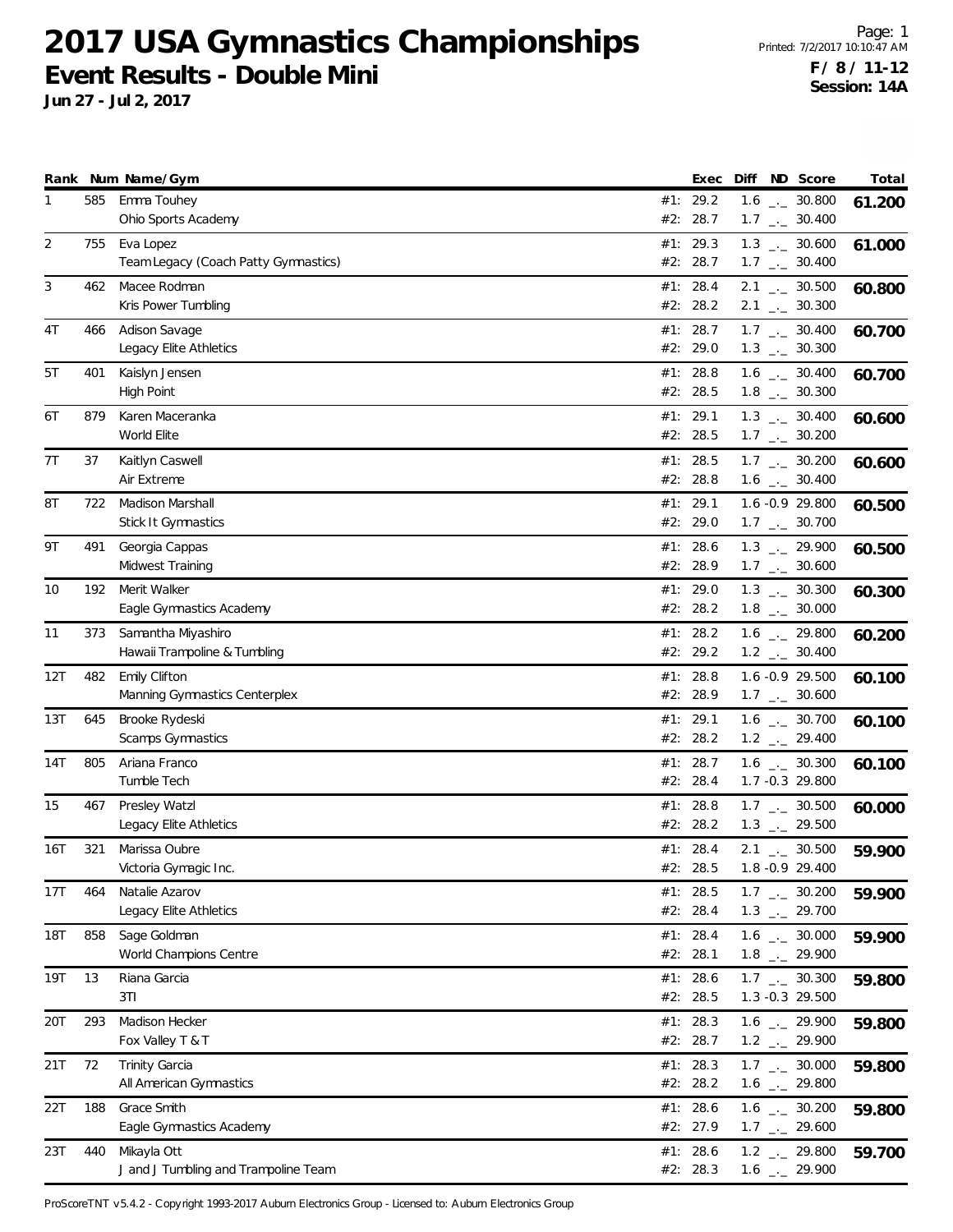**Jun 27 - Jul 2, 2017**

|     |     | Rank Num Name/Gym                               |     | Exec                 | Diff ND Score                                                | Total  |
|-----|-----|-------------------------------------------------|-----|----------------------|--------------------------------------------------------------|--------|
| 24T | 712 | Carsyn Cormaney<br><b>Stars Gymnastics</b>      |     | #1: 28.3<br>#2: 28.4 | 1.7 -0.3 29.700<br>$1.6$ $_{\leftarrow}$ 30.000              | 59.700 |
| 25T | 811 | Laci Lewis                                      |     | #1: 28.4             | $1.3$ $_{\leftarrow}$ 29.700                                 | 59.700 |
|     |     | Twist and Shout                                 |     | #2: 28.3             | $1.7$ $_{\leftarrow}$ 30.000                                 |        |
| 26  | 510 | DreAnna Spivey                                  |     | #1: 28.0             | $1.3$ $_{-}$ 29.300                                          | 59.600 |
|     |     | Millers Gymnastics Academy                      |     | #2: 28.6             | $1.7$ $_{\leftarrow}$ 30.300                                 |        |
| 27  | 565 | Ashley Chmielewski                              |     | #1: 28.4             | $1.6$ $_{\leftarrow}$ 30.000                                 | 59.500 |
|     |     | North Valley Gymnastics                         |     | #2: 28.4             | 1.4 -0.3 29.500                                              |        |
| 28  | 447 | Aimee Mitchon                                   |     | #1: 28.9             | $1.3$ _ $-30.200$                                            | 59.400 |
|     |     | K and L Tumbletown                              |     | #2: 28.4             | 1.7 -0.9 29.200                                              |        |
| 29  | 386 | Kira Johnson                                    |     | #1: 28.3             | $1.6$ $_{\leftarrow}$ 29.900                                 | 59.300 |
|     |     | Head Over Heels UT                              |     | #2: 27.6             | $1.8$ $_{\leftarrow}$ 29.400                                 |        |
| 30T | 235 | Ashley Sherman                                  |     | #1: 28.1             | $1.7$ $_{--}$ 29.800                                         | 59.200 |
|     |     | Elite Trampoline Academy                        |     | #2: 29.0             | 1.3 - 0.9 29.400                                             |        |
| 31T | 15  | Sophia Ray                                      |     | #1: 28.5             | $1.4$ $_{-1}$ 29.900                                         | 59.200 |
|     |     | 3TI                                             |     | #2: 28.0             | $1.3$ $_{\leftarrow}$ 29.300                                 |        |
| 32  | 623 | Leah Garafalo                                   |     | #1: 28.6             | 2.1 -0.9 29.800                                              | 59.100 |
|     |     | Rising Stars Gymnastics Academy                 |     | #2: 27.2             | $2.1$ $_{-}$ 29.300                                          |        |
| 33  | 39  | Paige Hughes                                    |     | #1: 28.4             | 1.7 - 0.9 29.200                                             | 59.000 |
|     |     | Air Extreme                                     |     | #2: 28.2             | $1.6$ $_{\leftarrow}$ 29.800                                 |        |
| 34  | 60  | Emma Hunyadi                                    |     | #1: 28.0             | $1.6$ $_{\leftarrow}$ 29.600                                 | 58.900 |
|     |     | Airborne Gymnastics and Dance                   |     | #2: 27.8             | 1.8 -0.3 29.300                                              |        |
| 35  | 445 | Macie Blakeney                                  | #1: | 28.1                 | $1.3$ $_{-2}$ 29.400                                         | 58.800 |
|     |     | K and L Tumbletown                              |     | #2: 28.2             | $1.2$ $_{\leftarrow}$ 29.400                                 |        |
| 36  | 505 | Marissa Cruz                                    |     | #1: 28.3             | $1.3$ $_{\leftarrow}$ 29.600                                 | 58.700 |
|     |     | Millers Gymnastics Academy                      |     | #2: 28.3             | 1.7 - 0.9 29.100                                             |        |
| 37T | 559 | Katherine Baker                                 |     | #1: 28.5             | $1.3 -0.9$ 28.900                                            | 58.600 |
|     |     | North Valley Gymnastics                         |     | #2: 28.3             | $1.4$ $_{-}$ 29.700                                          |        |
| 38T | 59  | Liesel Heitz                                    |     | #1: 28.3             | $1.3$ $_{\leftarrow}$ 29.600                                 | 58.600 |
|     |     | Airborne Gymnastics and Dance                   |     | #2: 27.6             | $1.4$ $_{\leftarrow}$ 29.000                                 |        |
| 39T | 642 | Autumn Jacobi                                   |     | #1: 27.1             | $1.7 - 0.3$ 28.500                                           | 58.600 |
|     |     | Scamps Gymnastics                               |     | #2: 28.0             | $2.1$ _._ 30.100                                             |        |
| 40  | 319 | Kaylee Morales                                  |     | #1: 28.7<br>#2: 28.2 | 1.2 -0.9 29.000                                              | 58.500 |
|     |     | Victoria Gymagic Inc.                           |     |                      | $1.3$ $_{\leftarrow}$ 29.500                                 |        |
| 41T | 377 | Knytly Sybounmy<br>Hawaii Trampoline & Tumbling |     | #1: 27.2<br>#2: 28.2 | 2.1 -0.9 28.400<br>$1.8$ $_{\leftarrow}$ 30.000              | 58.400 |
|     |     |                                                 |     |                      |                                                              |        |
| 42T | 384 | Kalystah Comer<br>Head Over Heels UT            |     | #1: 28.3<br>#2: 27.1 | $1.3$ $_{\leftarrow}$ 29.600<br>$1.7$ $_{\leftarrow}$ 28.800 | 58.400 |
|     |     |                                                 |     |                      |                                                              |        |
| 43  | 130 | Shreya Patel<br>Clovis Gymnastics Academy       |     | #1: 27.6<br>#2: 27.4 | $1.6$ - 29.200<br>$1.7$ $_{\leftarrow}$ 29.100               | 58.300 |
|     |     |                                                 |     |                      |                                                              |        |
| 44  | 523 | Brooke Engelbrekt<br>Minnesota Twisters         |     | #1: 28.4<br>#2: 27.9 | 1.4 - 0.9 28.900<br>1.7 -0.3 29.300                          | 58.200 |
|     |     |                                                 |     |                      |                                                              |        |
| 45T | 201 | Audree Silien<br>Elite World Gymnastics         |     | #1: 27.5<br>#2: 28.2 | 1.7 - 0.9 28.300<br>$1.6$ $_{-}$ 29.800                      | 58.100 |
|     |     |                                                 |     |                      |                                                              |        |
| 46T | 258 | Vittoria Gibson<br>Flip Force Gymnastics        |     | #1: 27.5<br>#2: 27.9 | 1.7 -0.3 28.900<br>$1.3$ $_{-1}$ 29.200                      | 58.100 |
|     |     |                                                 |     |                      |                                                              |        |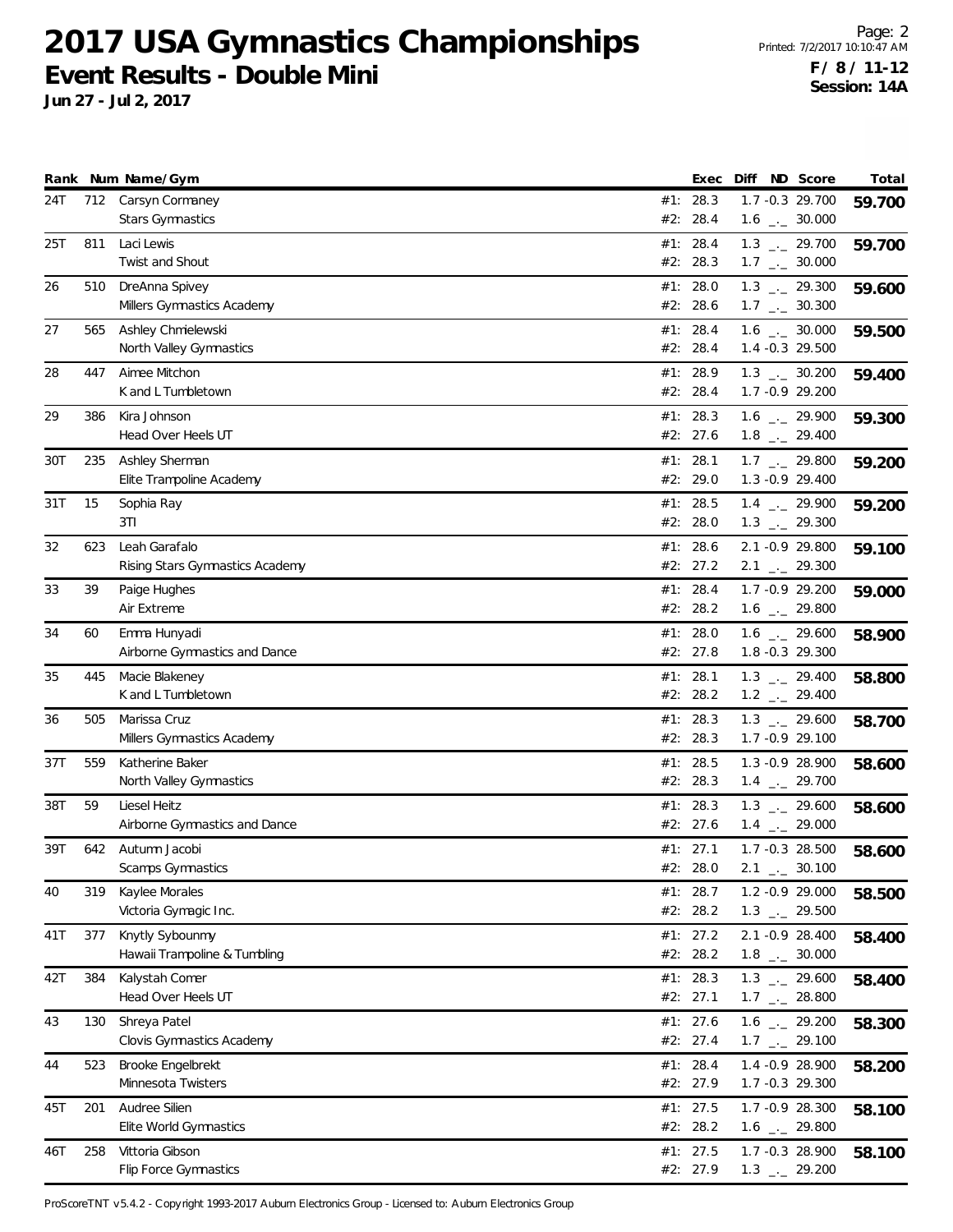**Jun 27 - Jul 2, 2017**

Page: 3 Printed: 7/2/2017 10:10:47 AM **F / 8 / 11-12 Session: 14A**

|     |     | Rank Num Name/Gym                                       |            | Exec                   | Diff | ND Score                                                     | Total  |
|-----|-----|---------------------------------------------------------|------------|------------------------|------|--------------------------------------------------------------|--------|
| 47T | 219 | Ava Fernandez<br>Elite Trampoline Academy               |            | #1: 27.4<br>#2: 28.0   |      | $1.4$ $_{-}$ 28.800<br>$1.3$ $_{\leftarrow}$ 29.300          | 58.100 |
| 48T | 145 | Danielle Ingle<br>Dulles Gymnastics Academy             |            | #1: 27.8<br>#2: 28.4   |      | $1.3$ $_{-1}$ 29.100<br>1.4 - 0.9 28.900                     | 58.000 |
| 49T | 569 | Cayley Pitblado<br>North Valley Gymnastics              |            | #1: 28.1<br>#2: 28.1   |      | $1.3 -0.9$ 28.500<br>$1.4$ $_{\leftarrow}$ 29.500            | 58.000 |
| 50T | 10  | Clara Carpenter<br>3T1                                  |            | #1: 27.7<br>#2: 27.6   |      | $1.2$ _ 28.900<br>$1.3$ _ 28.900                             | 57.800 |
| 51T | 104 | Sophia Shirshov<br>Airborn Xtreme                       |            | #1: $27.0$<br>#2: 28.1 |      | $1.3$ _ 28.300<br>$1.4$ $_{-}$ 29.500                        | 57.800 |
| 52T | 877 | Monet Koorndyk<br>World Elite                           |            | #1: 28.9<br>#2: 27.4   |      | 1.3 -0.9 29.300<br>1.2 -0.3 28.300                           | 57.600 |
| 53T | 371 | Nikki Apa<br>Hawaii Trampoline & Tumbling               |            | #1: 28.5<br>#2: 24.9   |      | $2.1$ $_{-}$ 30.600<br>$2.1$ $_{\leftarrow}$ 27.000          | 57.600 |
| 54  | 646 | Norah Sporer<br>Scamps Gymnastics                       |            | #1: 27.5<br>#2: 27.3   |      | 1.7 -0.9 28.300<br>$1.6$ $_{\leftarrow}$ 28.900              | 57.200 |
| 55  | 180 | Mia Demouy<br>Eagle Gymnastics Academy                  |            | #1: 26.8<br>#2: 27.7   |      | 1.6 -0.9 27.500<br>$1.8$ $_{-}$ 29.500                       | 57.000 |
| 56  | 153 | Harmony Sanderson<br>Dynamic Gymnastics                 |            | #1: 24.9<br>#2: 28.9   |      | $1.7$ $_{\leftarrow}$ 26.600<br>$1.3$ $_{\leftarrow}$ 30.200 | 56.800 |
| 57  | 128 | Madison Broom<br>Clovis Gymnastics Academy              |            | #1: 25.0<br>#2: 28.7   |      | $1.7$ $_{\leftarrow}$ 26.700<br>$1.3$ $_{\leftarrow}$ 30.000 | 56.700 |
| 58  | 278 | Brenda Riley<br><b>FlipCity South</b>                   |            | #1: 24.9<br>#2: 28.3   |      | $1.8$ $_{-}$ 26.700<br>$1.6$ $_{\leftarrow}$ 29.900          | 56.600 |
| 59  | 65  | Holly Richardson<br>Airborne Gymnastics and Dance       |            | #1: $27.6$<br>#2: 26.2 |      | 2.1 -0.9 28.800<br>2.1 -0.9 27.400                           | 56.200 |
| 60  | 817 | Sabrina Kirk<br>Texas Tumblers Gymnastics               |            | #1: 27.7<br>#2: 27.5   |      | $1.3 -0.9$ 28.100<br>1.6 -1.5 27.600                         | 55.700 |
| 61  | 861 | Taraya Alexnder<br>Wendy Hilliard Gymnastics Foundation | #1:        | 24.8<br>#2: 27.7       |      | $1.4$ $_{-}$ 26.200<br>$1.3$ $_{\leftarrow}$ 29.000          | 55.200 |
| 62  | 539 | Elizabeth Mann<br>Merino Trampoline Gymnastics Academy  |            | #1: 28.1<br>#2: 24.3   |      | $1.7$ $_{-1}$ 29.800<br>$1.6 - 0.9$ 25.000                   | 54.800 |
| 63  | 465 | Cortlin Cox<br>Legacy Elite Athletics                   | #1:        | 0.0<br>#2: 28.5        |      | $0.0$ _ 0.000<br>$1.3$ $_{-}$ 29.800                         | 29.800 |
| 64  | 354 | Regan Stefanoni<br>Gleasons Gymnastics Maple Grove      | #2:        | #1: 28.6<br>0.0        |      | 1.6 -0.9 29.300<br>$0.0$ _ 0.000                             | 29.300 |
| 65  | 766 | Lilly Duncan<br>Tennessee Elite Gymnastics              | #1:<br>#2: | 28.1<br>0.0            |      | 1.6 -0.9 28.800<br>$0.0$ _ 0.000                             | 28.800 |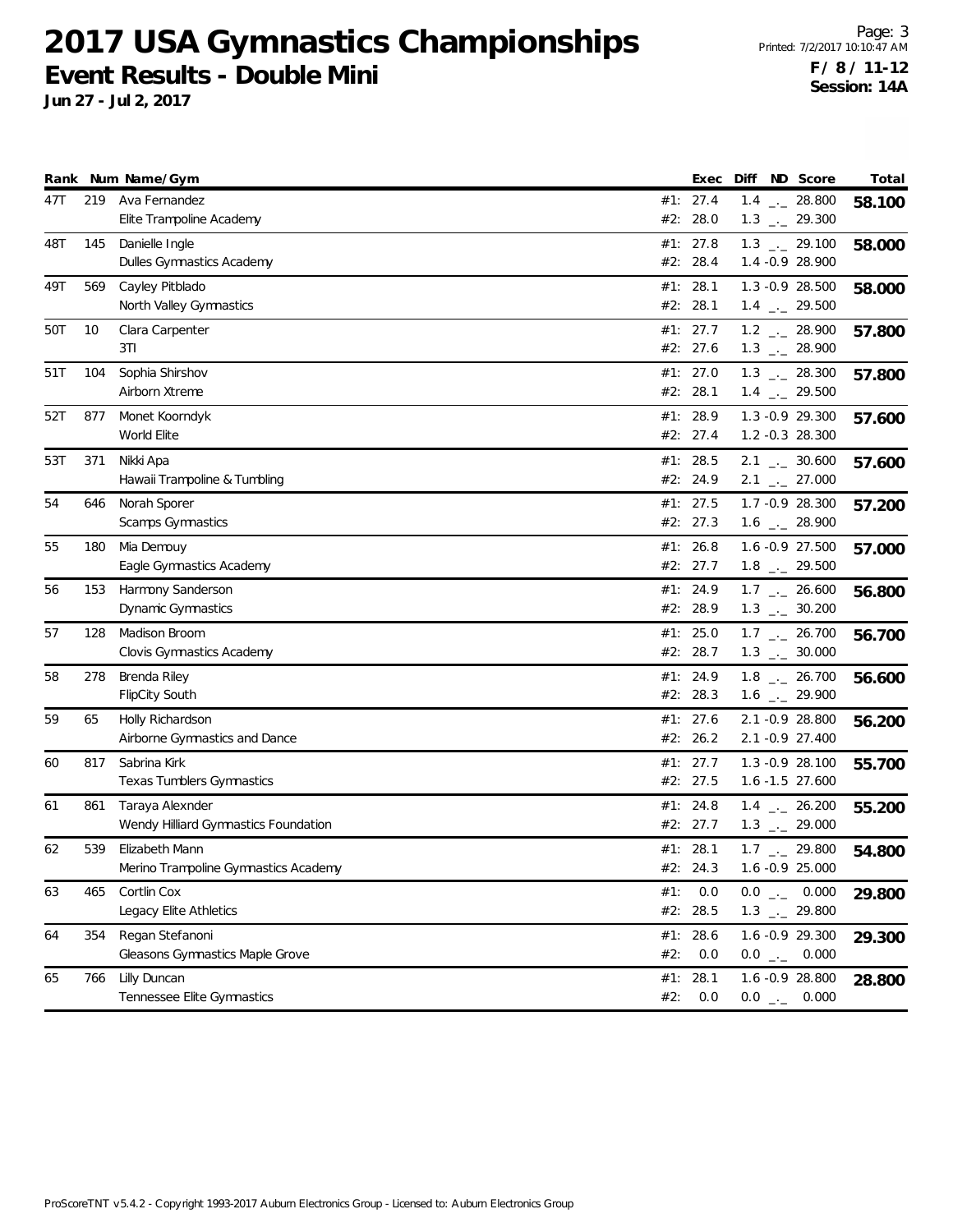**Jun 27 - Jul 2, 2017**

Page: 1 Printed: 7/2/2017 10:10:50 AM **M / 8 / 11-12 Session: 14B**

|     |     | Rank Num Name/Gym                |     | Exec     | Diff | ND Score         | Total  |
|-----|-----|----------------------------------|-----|----------|------|------------------|--------|
| 1   | 92  | Grayson Smith                    | #1: | 29.4     |      | 1.6 0.0 31.000   | 61.500 |
|     |     | <b>Amplify Gymnastics</b>        | #2: | 28.7     |      | 1.8 0.0 30.500   |        |
| 2   | 714 | David Klimiuk                    | #1: | 29.1     |      | 1.3 0.0 30.400   | 60.600 |
|     |     | Stars Gymnastics                 | #2: | 28.5     |      | 1.7 0.0 30.200   |        |
| 3   | 257 | Aidan Dillon                     | #1: | 28.8     |      | 1.7 0.0 30.500   | 60.500 |
|     |     | Flip Force Gymnastics            | #2: | 28.7     |      | 1.3 0.0 30.000   |        |
| 4T  | 424 | Cristian Aguirre                 | #1: | 28.9     | 1.3  | 0.0 30.200       | 60.400 |
|     |     | <b>Integrity Athletics</b>       | #2: | 28.5     |      | 1.7 0.0 30.200   |        |
| 5T  | 668 | Brayden Clark                    | #1: | 29.0     |      | 1.3 0.0 30.300   | 60.400 |
|     |     | <b>Silver Stars Gymnastics</b>   | #2: | 28.4     |      | 1.7 0.0 30.100   |        |
| 6   | 895 | Nathan Aguas                     | #1: | 28.4     |      | 1.5 0.0 29.900   | 60.000 |
|     |     | Xtreme Power Tumbling            |     | #2: 28.5 |      | 1.6 0.0 30.100   |        |
| 7   | 680 | Kai Chiaco                       | #1: | 28.4     |      | 1.6 -0.3 29.700  | 59.800 |
|     |     | So Cal TTC                       | #2: | 28.3     |      | 1.8 0.0 30.100   |        |
| 8   | 79  | <b>Isaac Servantez</b>           | #1: | 28.4     |      | 1.7 0.0 30.100   | 59.600 |
|     |     | All American Gymnastics          | #2: | 28.8     |      | 1.6 -0.9 29.500  |        |
| 9   | 889 | Nicolas Farfoglia                | #1: | 28.3     |      | 1.8 0.0 30.100   | 59.500 |
|     |     | Westminster School of Gymnastics | #2: | 27.9     |      | 1.5 0.0 29.400   |        |
| 10  | 717 | Ryan Romine                      | #1: | 28.2     |      | 1.6 0.0 29.800   | 59.100 |
|     |     | Stars Gymnastics                 |     | #2: 27.6 |      | 1.7 0.0 29.300   |        |
| 11  | 874 | Hudson Huggins                   | #1: | 28.2     |      | 1.7 0.0 29.900   | 59.000 |
|     |     | World Elite                      | #2: | 28.4     |      | 1.6 -0.9 29.100  |        |
| 12  | 139 | Caden Barley                     | #1: | 28.3     |      | 1.4 - 0.9 28.800 | 58.600 |
|     |     | Dulles Gymnastics Academy        |     | #2: 28.2 |      | 1.6 0.0 29.800   |        |
| 13  | 855 | <b>Tyler Moore</b>               | #1: | 28.4     |      | 1.4 - 0.9 28.910 | 58.310 |
|     |     | Wasatch T&T                      | #2: | 28.0     |      | 1.7 -0.3 29.400  |        |
| 14  | 592 | Mateo Ucros                      | #1: | 28.1     |      | 1.7 0.0 29.800   | 58.100 |
|     |     | Park Avenue Gymnastics           |     | #2: 26.7 |      | 1.6 0.0 28.300   |        |
| 15T | 799 | <b>Terry Brock</b>               | #1: | 27.4     |      | 1.6 0.0 29.000   | 57.900 |
|     |     | Trevino's Gymnastics             | #2: | 28.2     |      | 1.6 -0.9 28.900  |        |
| 16T | 694 | Jackson Keller                   | #1: | 26.8     |      | 1.6 -0.3 28.100  | 57.900 |
|     |     | Southlake Gymnastics Academy     | #2: | 28.1     |      | 1.7 0.0 29.800   |        |
| 17  | 94  | <b>Fischer Troxel</b>            | #1: | 27.6     |      | 1.6 -0.3 28.900  |        |
|     |     | <b>Amplify Gymnastics</b>        |     | #2: 28.0 |      | 1.8 -0.9 28.900  | 57.800 |
|     |     |                                  |     |          |      |                  |        |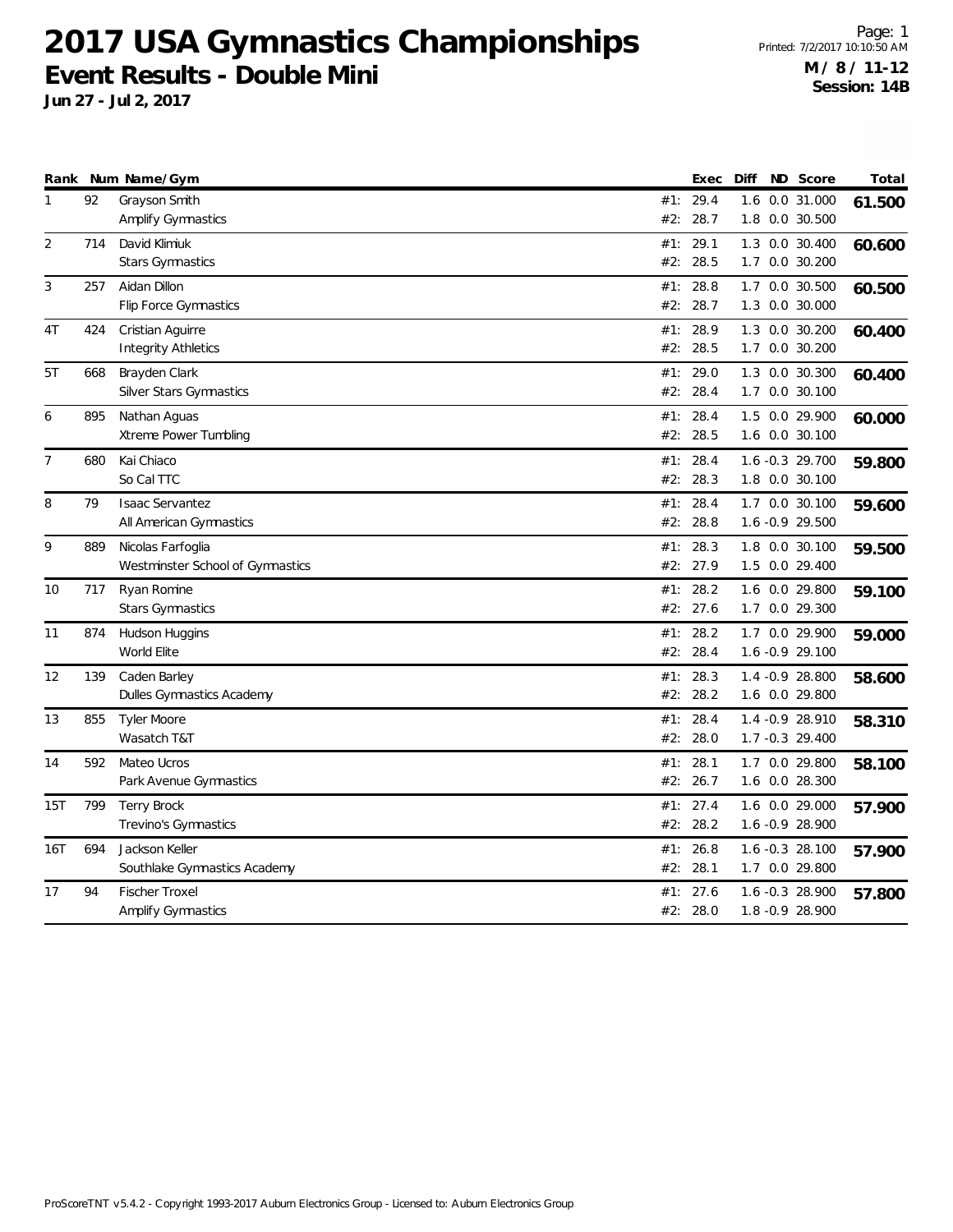**Jun 27 - Jul 2, 2017**

|       |     | Rank Num Name/Gym                            |     | Exec                   | Diff ND Score                                                | Total  |
|-------|-----|----------------------------------------------|-----|------------------------|--------------------------------------------------------------|--------|
| 1T    | 485 | Tatyana Garcia<br>Maximum Athletics          |     | #1: 28.8<br>#2: 29.2   | $1.6$ $_{\leftarrow}$ 30.400<br>$1.8$ $_{-}$ 31.000          | 61.400 |
| 2T    | 86  | Chloe Harnar<br><b>Amplify Gymnastics</b>    |     | #1: 28.4<br>#2: 29.1   | $2.1$ $_{\leftarrow}$ 30.500<br>$1.8$ $_{\leftarrow}$ 30.900 | 61.400 |
| 3     | 35  | Angel Mojica<br>Acrotex                      |     | #1: 28.9<br>#2: 28.8   | $1.6$ $_{\leftarrow}$ 30.500<br>$1.8$ $_{\leftarrow}$ 30.600 | 61.100 |
| $4^*$ | 308 | Elena Cassidy<br>GOSA                        |     | #1: 29.0<br>#2: 28.7   | $1.6$ $_{\leftarrow}$ 30.600<br>$1.7$ $_{\leftarrow}$ 30.400 | 61.000 |
| $5*$  | 53  | <b>Taylor Miller</b><br>Airborne Academy     |     | #1: 29.0<br>#2: 28.7   | $1.6$ $_{\leftarrow}$ 30.600<br>$1.7$ $_{\leftarrow}$ 30.400 | 61.000 |
| 6T    | 878 | Isabella Maceranka<br>World Elite            |     | #1: 28.6<br>#2: 28.7   | $1.6$ $_{\leftarrow}$ 30.200<br>$1.7$ $_{\leftarrow}$ 30.400 | 60.600 |
| 7T    | 52  | Katie Chipman<br>Airborne Academy            |     | #1: 28.7<br>#2: 28.6   | $1.6$ $_{\leftarrow}$ 30.300<br>$1.7$ $_{\leftarrow}$ 30.300 | 60.600 |
| 8Τ    | 376 | Lana Shimabukuro<br>Hawaii T&T               |     | #1: 28.4<br>#2: 28.8   | $1.6$ $_{\leftarrow}$ 30.000<br>$1.8$ $_{\leftarrow}$ 30.600 | 60.600 |
| 9     | 734 | Maleah Domengeaux<br><b>T&amp;T Express</b>  |     | #1: 29.1<br>#2: 28.6   | 1.6 -0.9 29.800<br>$1.8$ $_{\leftarrow}$ 30.400              | 60.200 |
| 10    | 303 | Grace Trousdale<br><b>G-Force Gymnastics</b> |     | #1: 28.4<br>#2: 28.4   | $1.6$ $_{\leftarrow}$ 30.000<br>$1.7$ _._ 30.100             | 60.100 |
| 11    | 832 | Ashtyn Quijada<br>Upsidedowners              |     | #1: 28.3<br>#2: 28.4   | $1.7$ $_{\leftarrow}$ 30.000<br>$1.6$ $_{\leftarrow}$ 30.000 | 60.000 |
| 12    | 812 | Cameron Mount<br>Twist and Shout             | #1: | 28.6<br>#2: 28.0       | $1.6$ $_{\leftarrow}$ 30.200<br>$1.7$ $_{\leftarrow}$ 29.700 | 59.900 |
| 13    | 484 | Megan Miori<br>Manning Elite                 |     | #1: 28.2<br>#2: 28.3   | $1.6$ _ 29.800<br>$1.7$ $_{\leftarrow}$ 30.000               | 59.800 |
| 14T   | 759 | Kristina Shea<br>Team Legacy                 |     | #1: 28.8<br>#2: 28.0   | $1.3$ _ $-30.100$<br>$1.6$ $_{\leftarrow}$ 29.600            | 59.700 |
| 15T   | 887 | Natalie Wolff<br>World Elite                 |     | #1: 28.7<br>#2: 28.0   | $1.3$ $_{\leftarrow}$ 30.000<br>$1.7$ $_{\leftarrow}$ 29.700 | 59.700 |
| 16T   | 422 | Annie Heldman<br>Infinite Bounds             |     | #1: 28.5<br>#2: 27.9   | $1.6$ $_{\leftarrow}$ 30.100<br>$1.7$ $_{\leftarrow}$ 29.600 | 59.700 |
| 17T   | 206 | Rachel Pizzolato<br>Elmwood                  |     | #1: $28.5$<br>#2: 28.1 | 1.6 -0.3 29.800<br>$1.7$ $_{--}$ 29.800                      | 59.600 |
| 18T   | 441 | Sarah Thompson<br>J and J T&T                |     | #1: 28.2<br>#2: 28.1   | $1.6$ $_{\leftarrow}$ 29.800<br>$1.7$ $_{\leftarrow}$ 29.800 | 59.600 |
| 19T   | 833 | Madelynn Perfilio<br><b>USA</b>              |     | #1: 28.4<br>#2: 28.5   | 1.6 -0.9 29.100<br>$1.8$ $_{\leftarrow}$ 30.300              | 59.400 |
| 20T   | 784 | Jessica Farbisz<br>Top Flight GTC            |     | #1: 27.9<br>#2: 28.2   | 1.6 $_{\leftarrow}$ 29.500<br>$1.7$ $_{\leftarrow}$ 29.900   | 59.400 |
| 21T   | 442 | Ryleigh Warden<br>J and J T&T                |     | #1: 28.4<br>#2: 28.1   | $1.6$ $_{\leftarrow}$ 30.000<br>$1.2$ $_{\leftarrow}$ 29.300 | 59.300 |
| 22T   | 828 | Brynna Ellis<br>Upsidedowners                |     | #1: 28.0<br>#2: 27.9   | $1.8$ $_{-}$ 29.800<br>$1.6$ $_{\leftarrow}$ 29.500          | 59.300 |
| 23    | 264 | Sierra Lebrecht<br>Flip Force NC             |     | #1: 28.2<br>#2: 28.3   | $1.4$ $_{-}$ 29.600<br>$1.3$ $_{\leftarrow}$ 29.600          | 59.200 |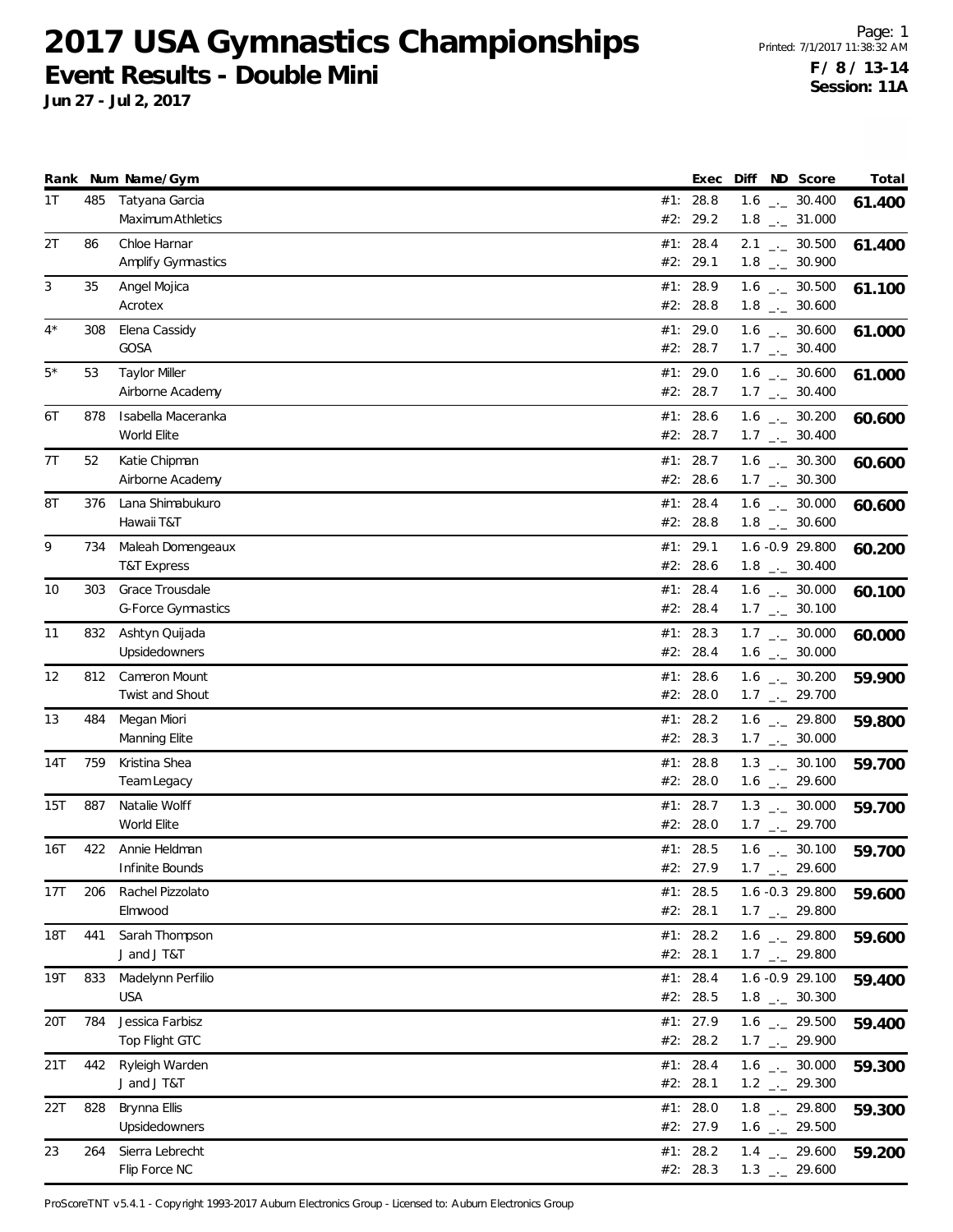**Jun 27 - Jul 2, 2017**

Page: 2 Printed: 7/1/2017 11:38:32 AM **F / 8 / 13-14 Session: 11A**

|     |     | Rank Num Name/Gym                   | Exec                 | Diff | ND Score                                                     | Total  |
|-----|-----|-------------------------------------|----------------------|------|--------------------------------------------------------------|--------|
| 24T | 263 | Adesuwa Igbinigie<br>Flip Force NC  | #1: 28.4<br>#2: 28.6 |      | 1.7 - 0.9 29.200                                             | 59.100 |
|     |     |                                     |                      |      | $1.3$ $_{\leftarrow}$ 29.900                                 |        |
| 25T | 518 | Jule Doellman<br><b>MJM Studios</b> | #1: 29.0<br>#2: 28.0 |      | $1.3$ $_{\leftarrow}$ 30.300<br>1.7 -0.9 28.800              | 59.100 |
| 26T | 186 | Mihika Sharma                       | #1: 28.5             |      | $1.3$ $_{\leftarrow}$ 29.800                                 | 59.100 |
|     |     | Eagle Gymnastics TX                 | #2: 28.4             |      | 1.8 -0.9 29.300                                              |        |
| 27  | 700 | Nikita Mittal                       | #1: 28.1             |      | $1.7$ $_{\leftarrow}$ 29.800                                 | 59.000 |
|     |     | Springtime T&T                      | #2: 28.5             |      | 1.6 -0.9 29.200                                              |        |
| 28  | 333 | <b>Trinity McNall</b>               | #1: 28.2             |      | 1.6 -0.9 28.900                                              | 58.800 |
|     |     | Gymfinity                           | #2: 28.2             |      | $1.7$ $_{\leftarrow}$ 29.900                                 |        |
| 29T | 790 | Scout Rouley                        | #1: 28.2             |      | $1.2$ $_{-2}$ 29.400                                         | 58.700 |
|     |     | Top Star                            | #2: 28.1             |      | $1.2$ $_{\leftarrow}$ 29.300                                 |        |
| 30T | 300 | Sarah Fila<br>G-Force               | #1: 28.0<br>#2: 27.4 |      | $1.6$ $_{-1}$ 29.600<br>$1.7$ $_{\leftarrow}$ 29.100         | 58.700 |
| 31  |     |                                     |                      |      |                                                              |        |
|     | 175 | Sadie Bridge<br>Eagle Gymnastics TX | #1: 28.1<br>#2: 27.4 |      | $1.3$ $_{-}$ 29.400<br>$1.8$ $_{\leftarrow}$ 29.200          | 58.600 |
| 32T | 286 | Madelyn Childs                      | #1: 28.5             |      | $1.3$ $_{-2}$ 29.800                                         | 58.500 |
|     |     | For the Kidz                        | #2: 27.2             |      | $1.5$ $_{\leftarrow}$ 28.700                                 |        |
| 33T | 77  | Cadence McKinney                    | #1: 27.9             |      | $2.1$ $_{\leftarrow}$ 30.000                                 | 58.500 |
|     |     | All American                        | #2: 27.3             |      | 2.1 -0.9 28.500                                              |        |
| 34T | 581 | <b>Litzy Fuentes</b>                | #1: 28.0             |      | $1.7$ $_{\leftarrow}$ 29.700                                 | 58.500 |
|     |     | One World Gymnastics                | #2: 27.2             |      | $1.6$ $_{\leftarrow}$ 28.800                                 |        |
| 35  | 520 | Gretchen Lemmert                    | #1: 27.7             |      | $1.7$ $_{-2}$ 29.400                                         | 58.400 |
|     |     | <b>MJM Studios</b>                  | #2: 27.8             |      | $1.2$ $_{\leftarrow}$ 29.000                                 |        |
| 36  | 472 | Patricia Fahey<br>Legacy T&T        | #1: 27.7<br>#2: 27.6 |      | $1.3$ $_{\leftarrow}$ 29.000<br>$1.7$ $_{\leftarrow}$ 29.300 | 58.300 |
| 37T | 157 | Kaylene Willis                      | #1: 27.7             |      | $1.3$ $_{\leftarrow}$ 29.000                                 | 58.200 |
|     |     | Dynamic Gymnastics                  | #2: 27.8             |      | $1.4$ $_{-1}$ 29.200                                         |        |
| 38T | 56  | Cecelia Bernard                     | #1: $27.8$           |      | 2.1 -0.9 29.000                                              | 58.200 |
|     |     | Airborne Colorado                   | #2: 27.4             |      | 2.1 -0.3 29.200                                              |        |
| 39  | 651 | Alaina Hurley                       | #1: 28.6             |      | $1.6$ $_{\leftarrow}$ 30.200                                 | 58.100 |
|     |     | SGA                                 | #2: 27.0             |      | 2.1 -1.2 27.900                                              |        |
| 40  | 385 | Jaycee Jarrett                      | #1: 28.2             |      | $1.6$ $_{-2}$ 29.800                                         | 58.000 |
|     |     | Head Over Heels UT                  | #2: 27.3             |      | 1.8 -0.9 28.200                                              |        |
| 41  | 261 | Katherine Brown<br>Flip Force NC    | #1: 27.5<br>#2: 27.4 |      | 1.7 -0.3 28.900<br>$1.6$ $_{\leftarrow}$ 29.000              | 57.900 |
| 42  | 617 | <b>Riley Higgins</b>                | #1: 28.1             |      | $1.4$ $_{-1}$ 29.500                                         |        |
|     |     | Queen City                          | #2: 28.2             |      | 1.6 -1.5 28.300                                              | 57.800 |
| 43T | 825 | Brooklyn Davis                      | #1: 27.9             |      | 1.8 -0.9 28.800                                              | 57.700 |
|     |     | Upsidedowners                       | #2: 28.2             |      | 1.6 -0.9 28.900                                              |        |
| 44T | 269 | Ashley Loy                          | #1: 27.9             |      | $1.5$ $_{\leftarrow}$ 29.400                                 | 57.700 |
|     |     | Flip Over Gymnastics                | #2: 27.9             |      | 1.3 -0.9 28.300                                              |        |
| 45T | 393 | Nicole Hullinger                    | #1: 28.3             |      | 1.3 -0.9 28.700                                              | 57.700 |
|     |     | High Altitude                       | #2: 27.3             |      | $1.7$ $_{\leftarrow}$ 29.000                                 |        |
| 46T | 654 | Sadie Sleeth                        | #1: 27.6             |      | 1.6 -0.9 28.300                                              | 57.700 |
|     |     | SGA                                 | #2: 27.7             |      | $1.7$ $_{-1}$ 29.400                                         |        |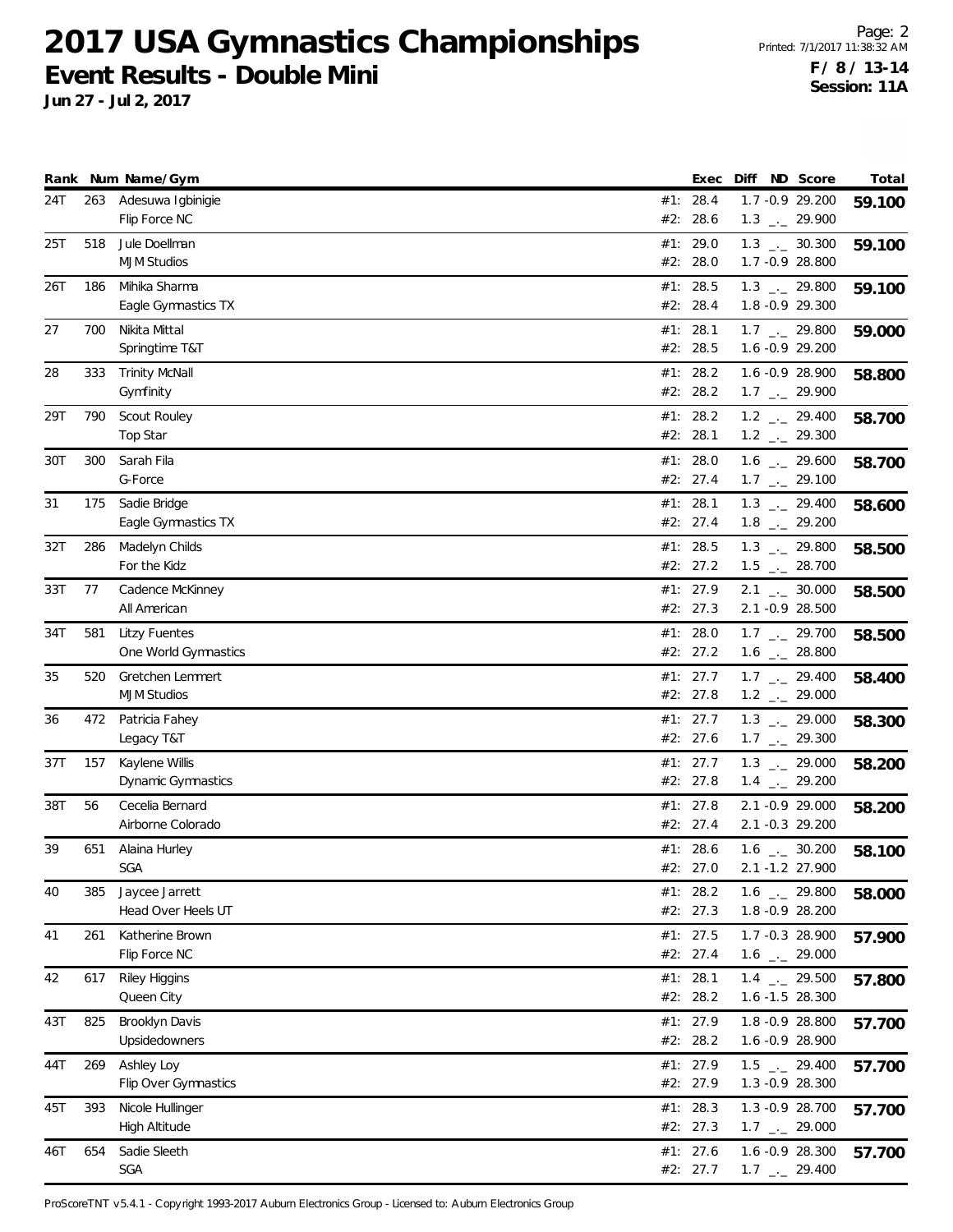**Jun 27 - Jul 2, 2017**

Page: 3 Printed: 7/1/2017 11:38:32 AM **F / 8 / 13-14 Session: 11A**

|     |     | Rank Num Name/Gym          |     | Exec     | Diff ND Score |                              | Total  |
|-----|-----|----------------------------|-----|----------|---------------|------------------------------|--------|
| 47T | 587 | Hayli De La Rosa           |     | #1: 28.1 |               | $1.2$ $_{-}$ 29.300          | 57.700 |
|     |     | Park Avenue Gym            |     | #2: 27.0 |               | $1.4$ $_{\leftarrow}$ 28.400 |        |
| 48  | 368 | Kamryn Bourque             |     | #1: 27.9 |               | 1.6 -0.9 28.600              | 57.600 |
|     |     | Hangtime TNT               |     | #2: 27.7 |               | $1.6 - 0.3$ 29.000           |        |
| 49T | 727 | Catherine Rohrer           |     | #1: 26.8 |               | $1.6$ _ 28.400               | 57.400 |
|     |     | Sunflower Gymnastics       |     | #2: 28.6 |               | $1.3 - 0.9$ 29.000           |        |
| 50T | 769 | Ella Brown                 |     | #1: 27.7 |               | 1.6 -0.9 28.400              | 57.400 |
|     |     | <b>Texas Twisters</b>      |     | #2: 27.3 |               | $1.7$ $_{\leftarrow}$ 29.000 |        |
| 51  | 488 | Aryanna Ouellette          |     | #1: 27.5 |               | 1.7 - 0.9 28.300             | 57.300 |
|     |     | MEA                        |     | #2: 27.4 |               | $1.6$ $_{-}$ 29.000          |        |
| 52  | 167 | Carrie Liffiton            |     | #1: 27.5 |               | $1.6$ $_{\leftarrow}$ 29.100 | 57.200 |
|     |     | Dynamite Gymnastics        |     | #2: 26.7 |               | 1.7 -0.3 28.100              |        |
| 53  | 253 | Abbey Brown                |     | #1: 27.5 |               | $1.3$ $_{-2}$ 28.800         | 56.900 |
|     |     | Fire                       |     | #2: 26.7 |               | 1.7 -0.3 28.100              |        |
| 54  | 249 | Kaitlyn Wannall            |     | #1: 27.6 |               | $1.2$ _ 28.800               | 56.600 |
|     |     | <b>Fairland Gymnastics</b> |     | #2: 27.3 |               | 1.4 - 0.9 27.800             |        |
| 55  | 515 | McKenzie Crowder           |     | #1: 28.2 |               | $2.1$ $_{\leftarrow}$ 30.300 | 55.500 |
|     |     | <b>MJM Studios</b>         |     | #2: 24.3 |               | $1.2 -0.3$ 25.200            |        |
| 56  | 397 | Sarah Richardson           |     | #1: 27.4 |               | 1.6 $-29.000$                | 55.000 |
|     |     | High Altitude              |     | #2: 24.6 |               | $1.7 - 0.3$ 26.000           |        |
| 57  | 808 | Micah Farris               |     | #1: 27.5 |               | $0.9 - 3.0 25.400$           | 54.700 |
|     |     | Twist and Shout            |     | #2: 27.6 |               | $1.7$ $_{\leftarrow}$ 29.300 |        |
| 58  | 103 | Michelle Nemech            |     | #1: 19.9 |               | $0.7$ _ 20.600               | 50.600 |
|     |     | <b>AXTT</b>                |     | #2: 28.7 |               | $1.3$ _ $-30.000$            |        |
| 59  | 270 | Kiana Brokaw               |     | #1: 27.4 |               | $1.7$ $_{-1}$ 29.100         | 50.000 |
|     |     | Flip Tops                  |     | #2: 20.2 |               | $0.7$ $_{\leftarrow}$ 20.900 |        |
| 60  | 27  | Jaydyn Payton              |     | #1: 27.9 |               | 1.6 -0.9 28.600              | 48.800 |
|     |     | Academy West               |     | #2: 19.7 |               | $0.5$ _ 20.200               |        |
| 61  | 452 | Sarah Acland               |     | #1: 26.9 |               | 1.2 -0.3 27.800              | 48.000 |
|     |     | <b>KMC Gymnastics</b>      |     | #2: 19.7 |               | $0.5$ _ 20.200               |        |
| 62  | 162 | Halle Burns                |     | #1: 27.6 |               | 1.6 -0.3 28.900              | 28.900 |
|     |     | Dynamite Gymnastics        | #2: | 0.0      |               | $0.0$ _ 0.000                |        |
| 63  | 345 | Rachel Samet               | #1: | 27.4     |               | 1.3 - 0.9 27.800             | 27.800 |
|     |     | Gymnastics Etc.            | #2: | 0.0      |               | $0.0$ _ 0.000                |        |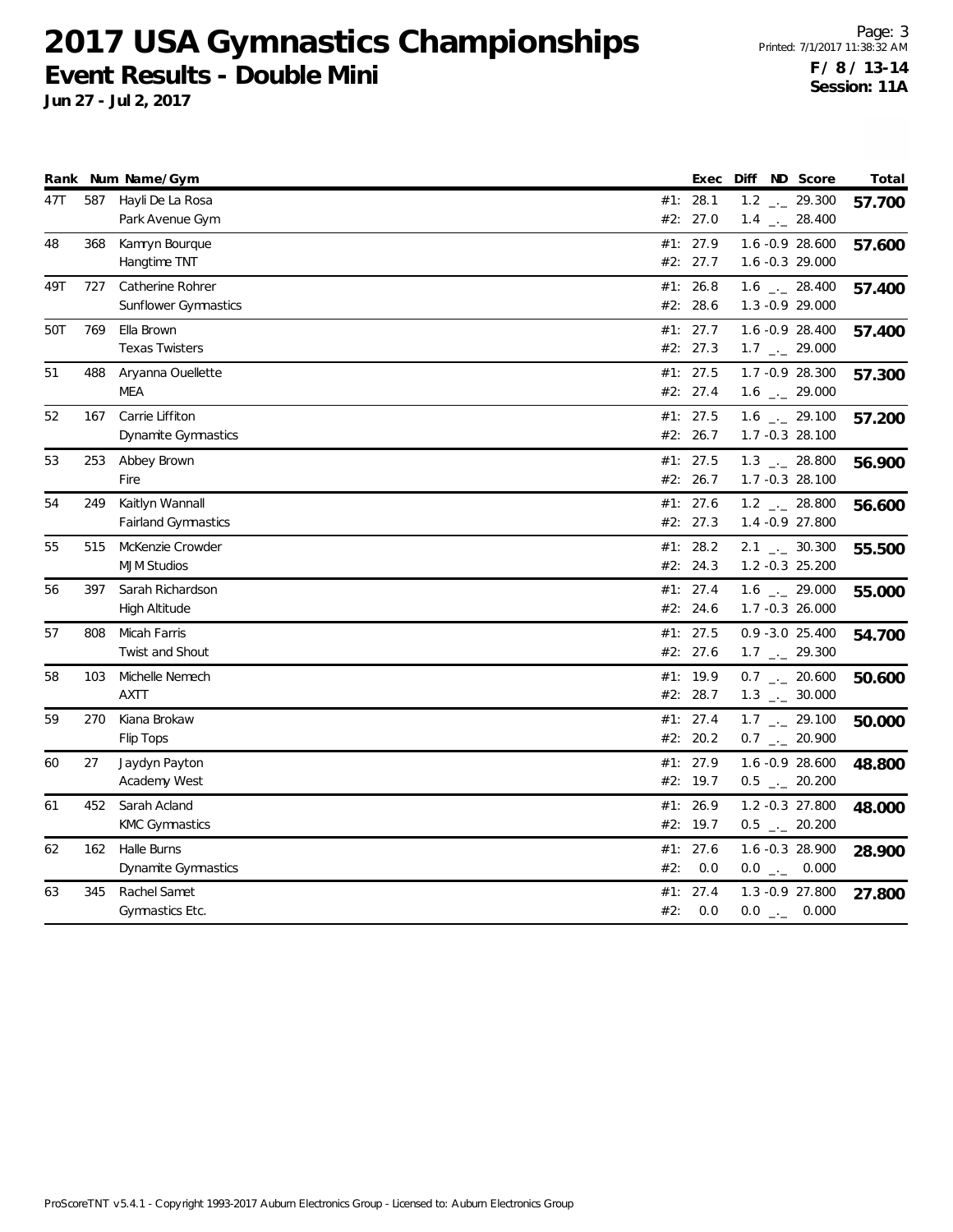**Jun 27 - Jul 2, 2017**

Page: 1 Printed: 7/1/2017 11:38:39 AM **M / 8 / 13-14 Session: 11B**

|                |     | Rank Num Name/Gym                             |     | Exec                   | Diff | ND Score                                                     | Total  |
|----------------|-----|-----------------------------------------------|-----|------------------------|------|--------------------------------------------------------------|--------|
| $\mathbf{1}$   | 513 | Kyle Allen<br><b>MJM Studios</b>              |     | #1: 29.6<br>#2: 29.5   |      | $1.6$ $_{\leftarrow}$ 31.200<br>$1.8$ $_{\leftarrow}$ 31.300 | 62.500 |
| 2              | 568 | Samuel Newtz<br><b>NVG</b>                    |     | #1: 29.1<br>#2: 29.0   |      | $1.6$ $_{\leftarrow}$ 30.700<br>$1.7$ $_{\leftarrow}$ 30.700 | 61.400 |
| 3              | 84  | <b>Tristan Edie</b><br>Amplify Gymnastics     |     | #1: 28.9<br>#2: 28.6   |      | $1.6$ $_{\leftarrow}$ 30.500<br>$1.8$ $_{\leftarrow}$ 30.400 | 60.900 |
| 4T             | 479 | Aiden Nielson<br>LTC Elite                    |     | #1: 28.6<br>#2: 28.8   |      | $2.1$ $_{-1}$ 30.700<br>$1.3$ $_{\leftarrow}$ 30.100         | 60.800 |
| 5T             | 26  | Sterling Lund<br>Academy West                 |     | #1: 28.6<br>#2: 28.0   |      | $2.1$ $_{\leftarrow}$ 30.700<br>$2.1$ _._ 30.100             | 60.800 |
| 6              | 137 | <b>Isaac Desmarais</b><br>DeVeau's Gymnastics |     | #1: 28.2<br>#2: 29.3   |      | $1.7$ $_{-2}$ 29.900<br>$1.3$ $_{\leftarrow}$ 30.600         | 60.500 |
| $\overline{7}$ | 896 | Nicholas Litvintsev<br><b>XPT</b>             |     | #1: 28.6<br>#2: 29.0   |      | $1.5$ $_{-}$ 30.100<br>$1.3$ $_{\leftarrow}$ 30.300          | 60.400 |
| 8T             | 89  | Jared Oglesby<br><b>Amplify Gymnastics</b>    |     | #1: 29.3<br>#2: 28.8   |      | $1.3$ $_{\leftarrow}$ 30.600<br>1.8 - 0.9 29.700             | 60.300 |
| 9T             | 400 | Devon Gordon<br>High Energy                   |     | #1: 28.5<br>#2: 28.5   |      | $1.6$ $_{\leftarrow}$ 30.100<br>$1.7$ $_{\leftarrow}$ 30.200 | 60.300 |
| 10T            | 725 | Ryan Smith<br>SunDance                        |     | #1: 28.8<br>#2: 28.5   |      | $1.7$ $_{\leftarrow}$ 30.500<br>2.1 -0.9 29.700              | 60.200 |
| 11T            | 856 | Alex Redd<br>Wasatch                          |     | #1: 28.5<br>#2: 28.6   |      | $1.4$ $_{-1}$ 29.900<br>$1.7$ $_{\leftarrow}$ 30.300         | 60.200 |
| 12             | 64  | David Pritchard<br>Airborne Colorado          |     | #1: 28.8<br>#2: 28.4   |      | $1.6$ $_{\leftarrow}$ 30.400<br>2.1 -0.9 29.600              | 60.000 |
| 13             | 636 | Elliot Thornblade<br>Roots                    |     | #1: 28.1<br>#2: 28.2   |      | $1.6$ $_{\leftarrow}$ 29.700<br>2.1 -0.3 30.000              | 59.700 |
| 14             | 380 | Vicent Harkins<br>Head Over Heels CA          |     | #1: 28.0<br>#2: 28.2   |      | $1.7$ $_{\leftarrow}$ 29.700<br>$1.6$ $_{\leftarrow}$ 29.800 | 59.500 |
| 15             | 846 | Malachi Adolphson<br>Wasatch                  | #1: | 28.3<br>#2: 28.0       |      | $1.4$ $-29.700$<br>$1.7$ $_{\leftarrow}$ 29.700              | 59.400 |
| 16T            | 379 | Nathaniel Good<br>Head Over Heels CA          |     | #1: 28.0<br>#2: 29.1   |      | 1.8 -0.9 28.900<br>$1.3$ _._ 30.400                          | 59.300 |
| 17T            | 745 | Axel Rasuly<br>TAG USA                        |     | #1: $28.0$<br>#2: 27.8 |      | $1.7$ $_{\leftarrow}$ 29.700<br>$1.8$ $_{-}$ 29.600          | 59.300 |
| 18             | 456 | Logan Walchuk<br><b>KMC Gymnastics</b>        |     | #1: 27.6<br>#2: 27.9   |      | $1.6$ $_{\leftarrow}$ 29.200<br>$1.7$ $_{\leftarrow}$ 29.600 | 58.800 |
| 19             | 378 | Carter Clarke Clarke<br>Head Over Heels CA    |     | #1: $27.8$<br>#2: 27.5 |      | $1.6$ $_{\leftarrow}$ 29.400<br>$1.8$ $_{-}$ 29.300          | 58.700 |
| 20             | 399 | Brayden Escher<br>High Energy                 |     | #1: 28.5<br>#2: 27.7   |      | $1.7$ $_{--}$ 30.200<br>2.1 -1.5 28.300                      | 58.500 |
| 21             | 845 | Elijah Adolphson<br>Wasatch                   |     | #1: 28.1<br>#2: 27.3   |      | $1.1$ $_{-}$ 29.200<br>1.7 -0.3 28.700                       | 57.900 |
| 22             | 713 | Aidan Flenniken<br><b>Stars Gymnastics</b>    | #1: | 0.0<br>#2: 27.8        |      | $0.0$ $0.0$ $0.000$<br>1.6 -0.9 28.500                       | 28.500 |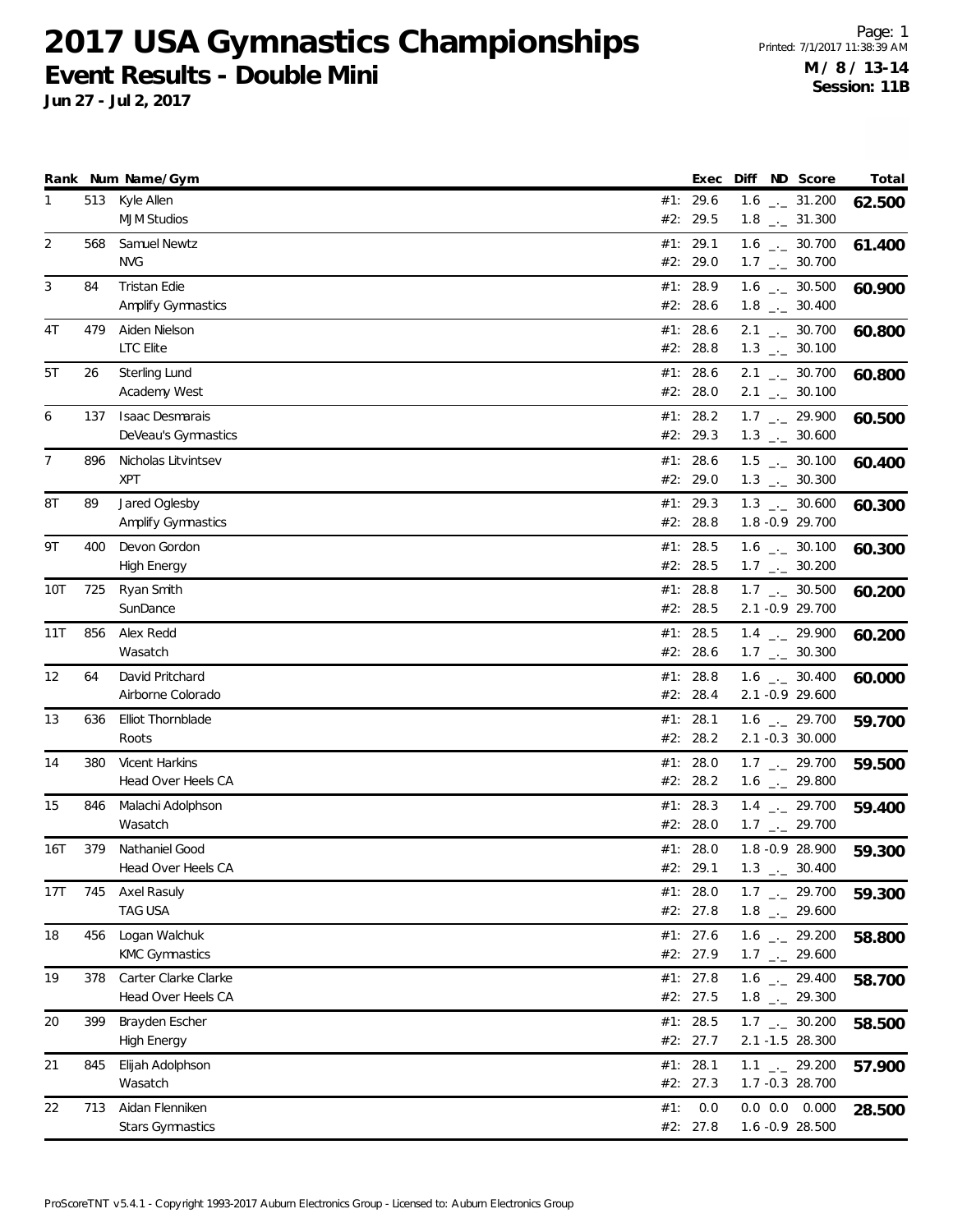**Jun 27 - Jul 2, 2017**

Page: 1 Printed: 7/1/2017 2:30:12 PM **F / 8 / 15+ Session: 12A**

|            |     | Rank Num Name/Gym                            |            | Exec                 | Diff | ND Score                           | Total  |
|------------|-----|----------------------------------------------|------------|----------------------|------|------------------------------------|--------|
| 1T         | 803 | Ashlynn Bohmfalk<br>TT                       | #2:        | #1: 29.6<br>28.5     |      | 1.6 0.0 31.200<br>1.7 0.0 30.200   | 61.400 |
| 2T         | 863 | Amelia Rehberg<br>Wight Tumble Academy       |            | #1: 29.0<br>#2: 29.0 |      | 1.8 0.0 30.800<br>1.6 0.0 30.600   | 61.400 |
| 3          | 193 | Jordan Germany<br>ECT                        | #2:        | #1: 28.5<br>29.1     |      | 1.7 0.0 30.200<br>1.6 0.0 30.700   | 60.900 |
| 4          | 302 | Kristine Pietrelli<br>G-Force Gymnastics     | #2:        | #1: 28.7<br>28.7     |      | 1.6 0.0 30.300<br>1.8 0.0 30.500   | 60.800 |
| 5T         | 291 | Anja Whitehouse<br>For the Kidz              | #1:<br>#2: | 29.1<br>28.1         |      | 1.6 0.0 30.700<br>1.8 0.0 29.900   | 60.600 |
| 6T         | 724 | Nina Vicker<br>Stick It Gymnastics           | #1:        | 28.8<br>#2: 28.1     |      | 1.6 0.0 30.400<br>2.1 0.0 30.200   | 60.600 |
| 7          | 444 | Taylor Fordyce<br>Jump                       | #2:        | #1: 29.0<br>28.2     |      | 1.6 0.0 30.600<br>1.7 0.0 29.900   | 60.500 |
| 8          | 563 | Abigail Bowser<br><b>NVG</b>                 | #1:<br>#2: | 28.2<br>28.2         |      | 2.1 0.0 30.300<br>1.7 0.0 29.900   | 60.200 |
| 9T         | 756 | Jordan Loppnow<br>Team Legacy                | #1∶        | 28.4<br>#2: 28.4     |      | 1.6 0.0 30.000<br>1.7 0.0 30.100   | 60.100 |
| 10T        | 382 | Keale Young<br>Head Over Heels CA            |            | #1: 28.5<br>#2: 28.3 |      | 1.7 0.0 30.200<br>1.6 0.0 29.900   | 60.100 |
| 11T        | 356 | Kira Bourdage<br>Gypsy Flyers Eagan          |            | #1: 28.5<br>#2: 28.7 |      | 1.5 0.0 30.000<br>1.3 0.0 30.000   | 60.000 |
| 12T        | 550 | Jessica Leszczak<br>North Shore Academy      | #1:<br>#2: | 28.7<br>28.5         |      | 1.6 0.0 30.300<br>1.2 0.0 29.700   | 60.000 |
| 13T        | 486 | Autumn Sutter<br>Maximum Athletics           |            | #1: 29.0<br>#2: 27.7 |      | 1.6 0.0 30.600<br>1.7 0.0 29.400   | 60.000 |
| 14T        | 804 | Teri Craft<br>TT                             | #1:        | 28.8<br>#2: 28.1     |      | 1.3 0.0 30.100<br>1.7 0.0 29.800   | 59.900 |
| 15T        | 178 | Bailey Coyle<br>Eagle Gymnastics TX          | #1:<br>#2: | 28.8<br>28.0         |      | 1.3 0.0 30.100<br>1.8 0.0 29.800   | 59.900 |
| 16         | 334 | Lauren Barrow<br>Gymnast Factory             |            | #1: 28.3<br>#2: 28.1 |      | 1.7 0.0 30.000<br>1.6 0.0 29.700   | 59.700 |
| 17T        | 781 | Kirstin Parkinen<br>The Palaestra            |            | #1: 28.7<br>#2: 27.9 |      | 1.3 0.0 30.000<br>1.7 0.0 29.600   | 59.600 |
| <b>18T</b> | 383 | Maile Young<br>Head Over Heels CA            |            | #1: 27.9<br>#2: 28.4 |      | 1.7 0.0 29.600<br>1.6 0.0 30.000   | 59.600 |
| 19         | 408 | Kylie Edminson<br>Horizon Gymnastics         |            | #1: 28.6<br>#2: 28.5 |      | 1.6 -0.9 29.300<br>1.7 0.0 30.200  | 59.500 |
| 20         | 146 | Sophia Ingle<br><b>Dulles Gymnastics</b>     |            | #1: 28.1<br>#2: 28.0 |      | 1.6 0.0 29.700<br>1.7 0.0 29.700   | 59.400 |
| 21T        | 620 | Savannah Williams<br>Queen City              |            | #1: 28.7<br>#2: 28.0 |      | 1.2 0.0 29.900<br>1.4 0.0 29.400   | 59.300 |
| 22T        | 339 | Hannah Meinke<br><b>Gymnastic Revolution</b> |            | #1: 28.3<br>#2: 28.0 |      | 1.3 0.0 29.600<br>1.7 0.0 29.700   | 59.300 |
| 23T        | 409 | Jamie Grella<br>Horizon Gymnastics           |            | #1: 28.9<br>#2: 27.9 |      | 1.6 0.0 30.500<br>1.7 - 0.9 28.700 | 59.200 |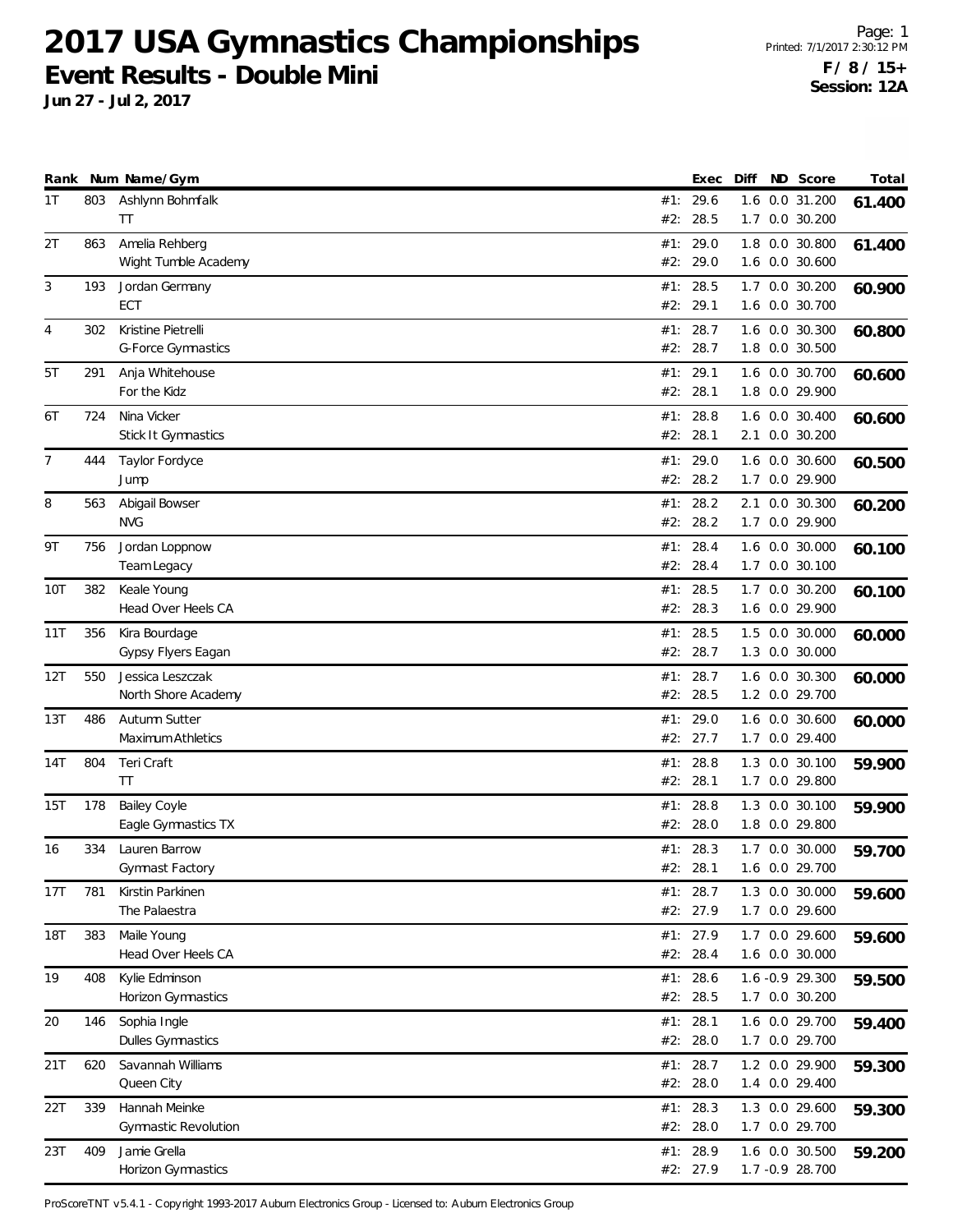**Jun 27 - Jul 2, 2017**

Page: 2 Printed: 7/1/2017 2:30:12 PM **F / 8 / 15+ Session: 12A**

|     |     | Rank Num Name/Gym                            |     | Exec                 | Diff | ND Score                             | Total  |
|-----|-----|----------------------------------------------|-----|----------------------|------|--------------------------------------|--------|
| 24T | 695 | Hannah Crosby<br>Springtime T&T              | #2: | #1: 28.2<br>28.5     |      | 1.8 0.0 30.000<br>1.6 -0.9 29.200    | 59.200 |
| 25  | 294 | Haley Hendricks<br>Fox Valley T&T            |     | #1: 28.5<br>#2: 28.1 |      | 1.6 -0.9 29.200<br>1.8 0.0 29.900    | 59.100 |
| 26  | 857 | Sarah Egli<br>Wcc                            |     | #1: 28.2<br>#2: 28.3 |      | 1.6 -0.9 28.900<br>1.8 0.0 30.100    | 59.000 |
| 27T | 299 | Samantha Fila<br>G-Force                     |     | #1: 28.7<br>#2: 27.5 |      | 1.3 0.0 30.000<br>1.4 0.0 28.900     | 58.900 |
| 28T | 267 | Sydney Butler<br>Flip Over Gymnastics        | #1: | 28.1<br>#2: 28.0     |      | 1.5 0.0 29.600<br>1.3 0.0 29.300     | 58.900 |
| 29T | 135 | Joliana Sgovio<br>Desert Gymcats             |     | #1: 27.5<br>#2: 27.2 |      | 2.1 0.0 29.600<br>2.1 0.0 29.300     | 58.900 |
| 30T | 244 | Macie Bledzki<br>Fairland Gymnastics         | #2: | #1: 28.8<br>28.2     |      | 1.3 - 0.9 29.200<br>1.7 -0.3 29.600  | 58.800 |
| 31T | 305 | Ryann Hassett<br>Giguere Gymnastics          | #1: | 28.4<br>#2: 27.7     |      | 1.3 0.0 29.700<br>1.4 0.0 29.100     | 58.800 |
| 32T | 411 | Lexus Sweet<br>Horizon Gymnastics            | #1: | 28.4<br>#2: 28.0     |      | 1.8 - 0.9 29.300<br>1.3 0.0 29.300   | 58.600 |
| 33T | 404 | Kalle Blizzard<br><b>Horizon Gymnastics</b>  |     | #1: 27.9<br>#2: 28.2 |      | 1.8 - 0.9 28.800<br>1.6 0.0 29.800   | 58.600 |
| 34T | 658 | Addison Crippa<br><b>SGT</b>                 |     | #1: 27.9<br>#2: 27.8 |      | 1.4 0.0 29.300<br>1.5 0.0 29.300     | 58.600 |
| 35T | 698 | Hannah Hawley<br>Springtime T&T              | #1: | 28.3<br>#2: 27.6     |      | 1.7 0.0 30.000<br>1.8 - 0.9 28.500   | 58.500 |
| 36T | 635 | Kylee Williams<br><b>RMT</b>                 |     | #1: 27.6<br>#2: 27.8 |      | $1.8 - 0.3$ 29.100<br>1.6 0.0 29.400 | 58.500 |
| 37T | 621 | Kayla Smith<br>Reflex                        |     | #1: 27.4<br>#2: 28.9 |      | 1.7 - 0.9 28.200<br>1.3 0.0 30.200   | 58.400 |
| 38T | 285 | <b>Talbot Arnold</b><br>For the Kidz         | #1: | 28.4<br>#2: 27.6     |      | 1.6 -0.9 29.100<br>1.7 0.0 29.300    | 58.400 |
| 39T | 148 | Adrienne Moody<br>Dulles Gymnastics          |     | #1: 28.0<br>#2: 28.0 |      | 1.7 0.0 29.700<br>1.6 -0.9 28.700    | 58.400 |
| 40T | 102 | Kaylen DeBois<br><b>AXTT</b>                 |     | #1: 28.2<br>#2: 27.5 |      | 1.3 0.0 29.500<br>1.4 0.0 28.900     | 58.400 |
| 41  | 272 | Chiara Hendrix<br>Flip Tops                  |     | #1: 28.0<br>#2: 28.2 |      | 1.7 0.0 29.700<br>1.3 -0.9 28.600    | 58.300 |
| 42  | 438 | Madalyn Fitzanko<br>J and J T&T              |     | #1: 27.9<br>#2: 27.5 |      | 1.2 0.0 29.100<br>1.6 0.0 29.100     | 58.200 |
| 43T | 247 | Emily Shay<br>Fairland Gymnastics            |     | #1: 28.5<br>#2: 27.8 |      | 1.3 0.0 29.800<br>1.4 - 0.9 28.300   | 58.100 |
| 44T | 742 | Nicoleta Richard<br>T&T Foothills Team       |     | #1: 28.4<br>#2: 27.6 |      | 1.3 0.0 29.700<br>1.7 -0.9 28.400    | 58.100 |
| 45  | 431 | Araya Meredith<br><b>Integrity Athletics</b> |     | #1: 28.4<br>#2: 26.8 |      | 1.6 0.0 30.000<br>1.5 -0.3 28.000    | 58.000 |
| 46T | 657 | Natalie Traw<br>SGA                          |     | #1: 27.8<br>#2: 27.7 |      | 1.7 -0.9 28.600<br>1.6 0.0 29.300    | 57.900 |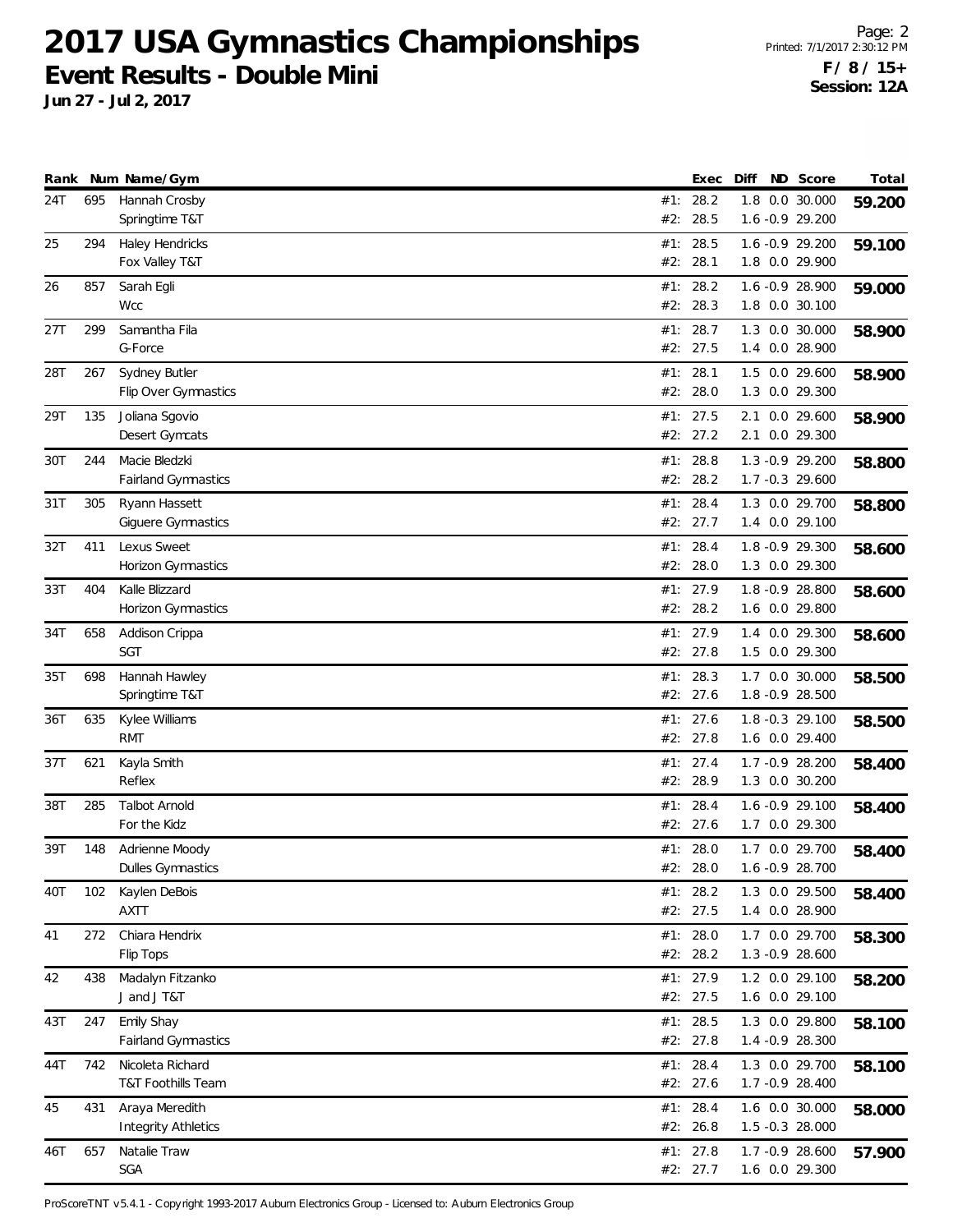**Jun 27 - Jul 2, 2017**

Page: 3 Printed: 7/1/2017 2:30:12 PM **F / 8 / 15+ Session: 12A**

| Rank |     | Num Name/Gym               |     | Exec     | Diff | ND Score            | Total  |
|------|-----|----------------------------|-----|----------|------|---------------------|--------|
| 47T  | 643 | Kayla Kruczek              |     | #1: 28.1 |      | 1.3 0.0 29.400      | 57.900 |
|      |     | Scamps Gymnastics          | #2: | 27.1     |      | 1.7 -0.3 28.500     |        |
| 48   | 477 | Kailee Brown-Hollister     | #1: | 27.6     |      | 1.3 0.0 28.900      | 57.700 |
|      |     | <b>LTC Elite</b>           |     | #2: 27.1 |      | 1.7 0.0 28.800      |        |
| 49T  | 141 | Kimberly Bennett           |     | #1: 27.1 |      | 1.7 -0.3 28.500     | 57.500 |
|      |     | Dulles Gymnastics          |     | #2: 27.7 |      | $1.6 - 0.3$ 29.000  |        |
| 50T  | 671 | Aysha Nunes                | #1: | 28.2     |      | 1.3 0.0 29.500      | 57.500 |
|      |     | <b>Silver Stars</b>        |     | #2: 26.6 |      | 1.4 0.0 28.000      |        |
| 51T  | 427 | Amira Dehmani              |     | #1: 27.9 |      | 1.6 -0.9 28.600     | 57.300 |
|      |     | <b>Integrity Athletics</b> |     | #2: 27.8 |      | 1.8 -0.9 28.700     |        |
| 52T  | 593 | Carly Gustin               |     | #1: 28.1 |      | 1.7 0.0 29.800      | 57.300 |
|      |     | Parsons T&T                |     | #2: 27.4 |      | 1.3 -1.2 27.500     |        |
| 53T  | 364 | Kai'li Taylor              |     | #1: 27.8 |      | 1.6 0.0 29.400      | 57.300 |
|      |     | Gypsy Flyers Eagan         |     | #2: 27.1 |      | 1.7 - 0.9 27.900    |        |
| 54   | 616 | Erika Gebele               |     | #1: 27.9 |      | $1.3 -0.9$ 28.300   | 56.800 |
|      |     | Queen City                 |     | #2: 27.1 |      | 1.4 0.0 28.500      |        |
| 55   | 195 | London Anderson            |     | #1: 27.5 |      | 1.6 -0.9 28.200     | 56.400 |
|      |     | Elite Gymnastics           |     | #2: 28.0 |      | 1.7 -1.5 28.200     |        |
| 56   | 262 | Rachael Cronin             | #1: | 24.8     |      | 1.7 -0.3 26.200     | 55.700 |
|      |     | Flip Force NC              | #2: | 28.2     |      | 1.3 0.0 29.500      |        |
| 57   | 647 | Emma Beschta               |     | #1: 28.3 |      | 1.6 0.0 29.900      | 55.300 |
|      |     | <b>SGA</b>                 |     | #2: 24.3 |      | 1.4 -0.3 25.400     |        |
| 58   | 596 | Caitlyn Whatley            |     | #1: 27.9 |      | 1.6 -0.3 29.200     | 54.200 |
|      |     | PH TNT gym                 |     | #2: 24.5 |      | 1.7 -1.2 25.000     |        |
| 59   | 691 | Liann Leidy                | #1: | 28.2     |      | 1.6 0.0 29.800      | 51.200 |
|      |     | Sonshine Gymnastics        | #2: | 20.2     |      | 1.2 0.0 21.400      |        |
| 60   | 169 | Devin Parris               |     | #1: 27.9 |      | 2.1 0.0 30.000      | 51.000 |
|      |     | Dynamite Gymnastics        |     | #2: 20.1 |      | 0.9 0.0 21.000      |        |
| 61   | 618 | Courtney Hopkins           | #1: | 20.5     |      | 0.7 0.0 21.200      | 50.400 |
|      |     | Queen City                 | #2: | 28.6     |      | 1.5 - 0.9 29.200    |        |
| 62   | 707 | Rachael Gray               | #1: | 28.9     |      | 1.6 0.0 30.500      | 30.500 |
|      |     | St Louis Elite             | #2: | 0.0      |      | $0.0$ $0.0$ $0.000$ |        |
| 63   | 721 | Katie Daley                | #1: | 24.7     |      | 1.6 -1.2 25.100     | 25.100 |
|      |     | Stick It Gymnastics        | #2: | 0.0      |      | $0.0$ $0.0$ $0.000$ |        |